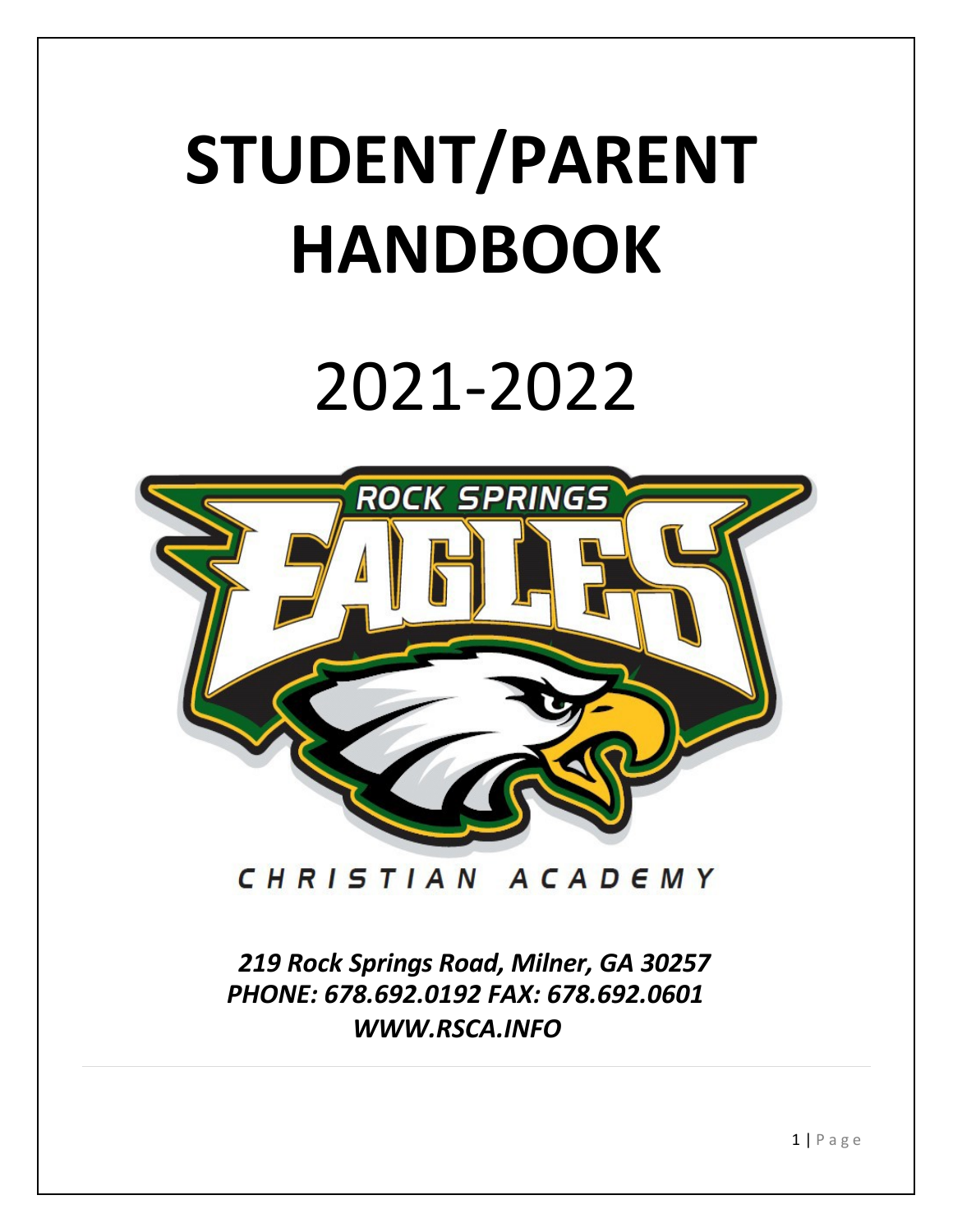# **TABLE OF CONTENTS**

| <b>PURPOSE OF HANDBOOK</b>                              | 4                        |
|---------------------------------------------------------|--------------------------|
| <b>RSCA Mission/Vision</b><br>$\bullet$                 | 4                        |
| <b>RSCA Motto/Values</b><br>$\bullet$                   | 5                        |
| RSCA Belief on Marriage and Human Life<br>$\bullet$     | $5-6$                    |
| <b>GENERAL SCHOOL SCHEDULE AND PROCEDURES</b>           | 6                        |
| Morning Arrival Procedures/Busing                       | 6                        |
| <b>Dismissal Procedures</b><br>$\bullet$                | $\overline{\mathbf{z}}$  |
| <b>Early Dismissal</b><br>٠                             | $\overline{\phantom{a}}$ |
|                                                         |                          |
| <b>ATTENDANCE AND TARDY POLICIES</b>                    | $7-9$                    |
| Make-up Work for Excused Absences<br>$\bullet$          | 9                        |
| Prior Approval for Special Events<br>$\bullet$          | 10                       |
| <b>School Approved Holidays</b><br>$\bullet$            | 10                       |
|                                                         |                          |
| <b>ACADEMIC POLICIES</b>                                | 10                       |
| Curriculum<br>$\bullet$                                 | 10                       |
| Chromebooks<br>$\bullet$                                | 10                       |
| <b>Grading Scale</b><br>٠                               | 11                       |
| Exemptions<br>$\bullet$                                 | 11                       |
| <b>Graduation Requirements</b><br>$\bullet$             | 12                       |
| Accepting Transfer Credit, Val/Sal, Honor Graduate<br>٠ | $12 - 13$                |
| Homework<br>$\bullet$                                   | 14                       |
| <b>Academic Probation</b><br>$\bullet$                  | 15                       |
| <b>Promotion Retention</b><br>$\bullet$                 | 15                       |
| <b>Standardized Testing</b><br>$\bullet$                | 15                       |
| <b>ADMISSIONS</b>                                       | 15                       |
| Non-Discrimination Policy                               | 15                       |
| <b>Re-Enrollment Policies and Procedures</b>            | 15                       |
|                                                         |                          |
| <b>PAYMENT OF TUITION AND FEES</b>                      | $15 - 16$                |
| Tuition<br>$\bullet$                                    | 15                       |
| <b>Returned Checks</b><br>$\bullet$                     | 16                       |
| <b>Refund Policy</b><br>$\bullet$                       | 16                       |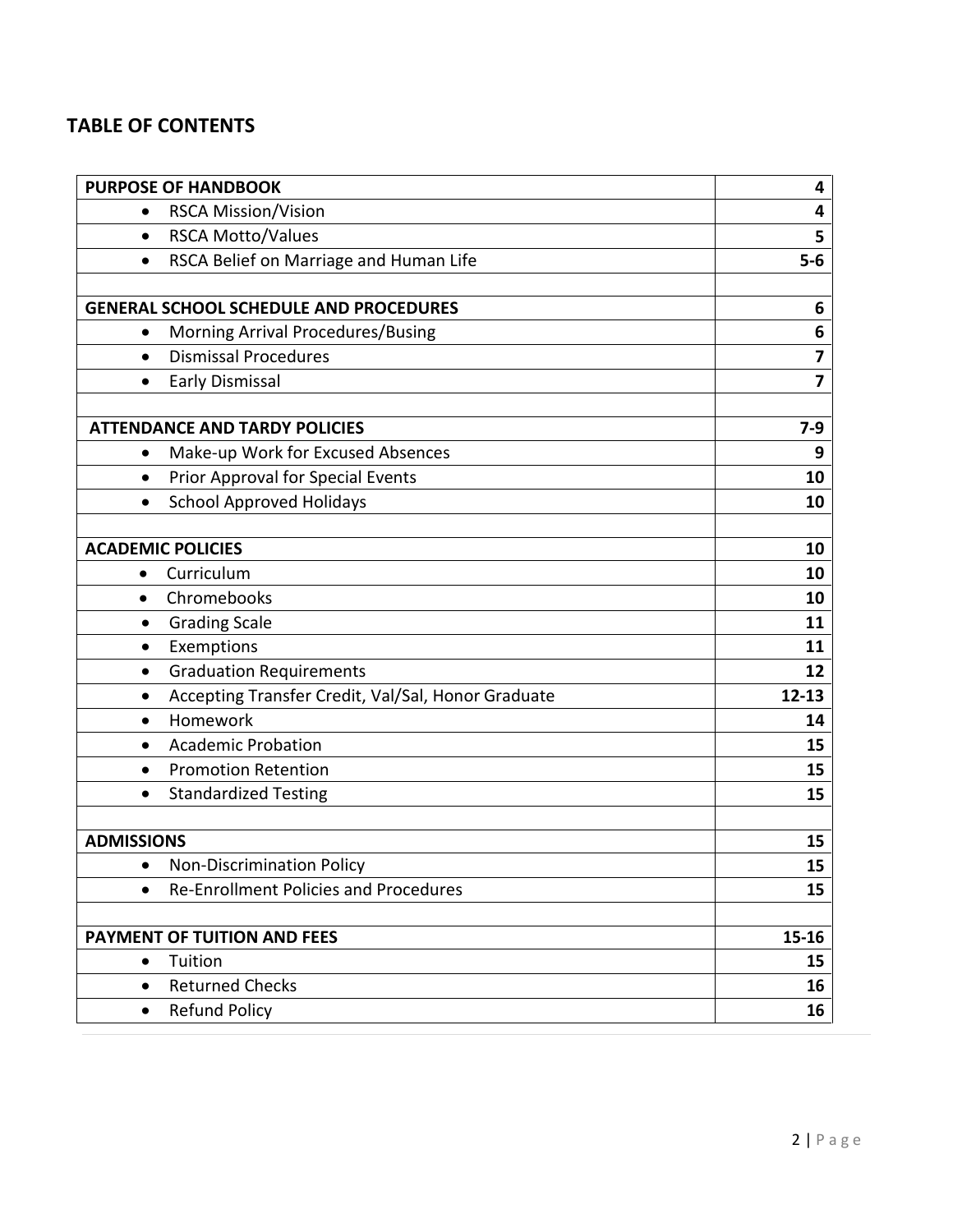| <b>Fundraisers</b><br>$\bullet$                           | 16        |
|-----------------------------------------------------------|-----------|
| <b>PARENT-SCHOOL PARTNERSHIP</b>                          | 16        |
| Open House for the New School Year<br>٠                   | 17        |
| <b>Parent-Teacher Conferences</b><br>$\bullet$            | 17        |
| Parent-Teacher Fellowship (PTF)<br>٠                      | 17        |
| <b>Volunteer Opportunities</b><br>$\bullet$               | 17        |
| Y.E.S. Program<br>$\bullet$                               | 17        |
| <b>Parental Visits</b><br>$\bullet$                       | 18        |
| <b>DISCIPLINE</b>                                         | 18        |
| Philosophy<br>$\bullet$                                   | 18        |
|                                                           |           |
| <b>STUDENT RECORDS</b>                                    | 19        |
| <b>HEALTH CARE AND MEDICATIONS</b>                        | 19        |
| Lice<br>$\bullet$                                         | 20        |
|                                                           |           |
| <b>POLICIES AND PROCEDURES</b>                            |           |
| <b>Uniform Policy</b><br>$\bullet$                        | $20 - 23$ |
| Chapel<br>$\bullet$                                       | 23        |
| <b>Lunch Procedures</b><br>$\bullet$                      | 23        |
| <b>Field Trips</b><br>$\bullet$                           | 23        |
| <b>Inclement Weather and School Closings</b><br>$\bullet$ | 24        |
| <b>Emergency Drills</b><br>$\bullet$                      | 24        |
| <b>Fire Drills</b><br>$\bullet$                           | 24        |
| Care of Property<br>$\bullet$                             | 24        |
| Internet/Computer Use Policy and Technology<br>$\bullet$  | $25 - 26$ |
| <b>Visitors</b><br>$\bullet$                              | 26        |
| Lost and Found<br>$\bullet$                               | 26        |
| Social Media Policy<br>$\bullet$                          | 26        |
| <b>Weapons Policy</b><br>٠                                | 27        |
| Cell Phone Policy<br>$\bullet$                            | 28        |
|                                                           |           |
| STUDENT/PARENT STATEMENT OF COOPERATION                   | 30        |
|                                                           |           |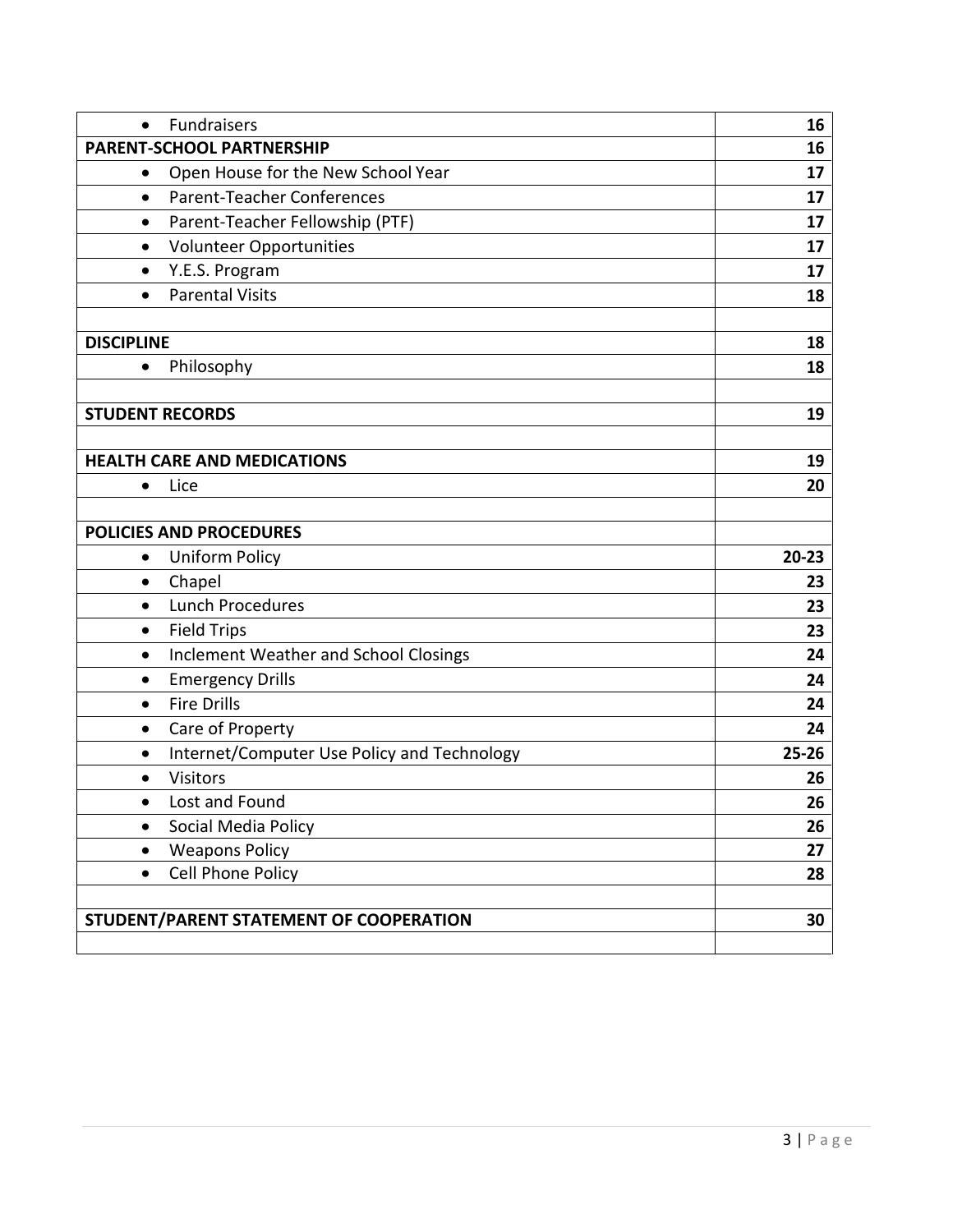# **THE PURPOSE OF THIS HANDBOOK**

This Student-Parent Handbook was created to answer many of the commonly asked questions that students and parents may have during the school year at Rock Springs Christian Academy. Parents and students should be familiar with the contents of this handbook which is designed to be a guide to daily school life at RSCA. It is our hope that a careful understanding of the enclosed material will lead to a rewarding and successful school year for all members of the Rock Springs Christian Academy community. Please remember that no handbook can be designed to cover every situation.

As a Christian school, we have worked to achieve a properly balanced and Biblical approach when establishing policies. We believe that rules and procedures are necessary for a smooth and efficient operation, and are guidelines for Christian conduct, character training, the forming of good habits, and the rounding out of one'seducation.

Please take the time to become familiar with the following information and know how to access this handbook for your use. It can be a valuable reference during the school year and a starting point when questions arise.

Please accept this manual in the spirit in which it is written. If any questions arise that are not answered in this handbook, please direct them to the school administration.

#### **PLEASE NOTE:**

**Following review of this handbook and its content, parents (and middle and upper grade students) will need to sign and return the attached** *Student/Parent Statement of Cooperation* **document by the due date provided via student-parent communications.**

# **RSCA MISSION**

The Mission of Rock Springs Christian Academy and the governing board, in partnership with RSCA families, is to provide excellence in education and affordability by joining efforts and resources as all stakeholders work to fulfill the values of the school.

# **RSCA VISION**

The vision of Rock Springs Christian Academy is to graduate outstanding Christian students who are highly motivated, service-oriented, and well-equipped to embrace the challenges of living for Christ in today's world.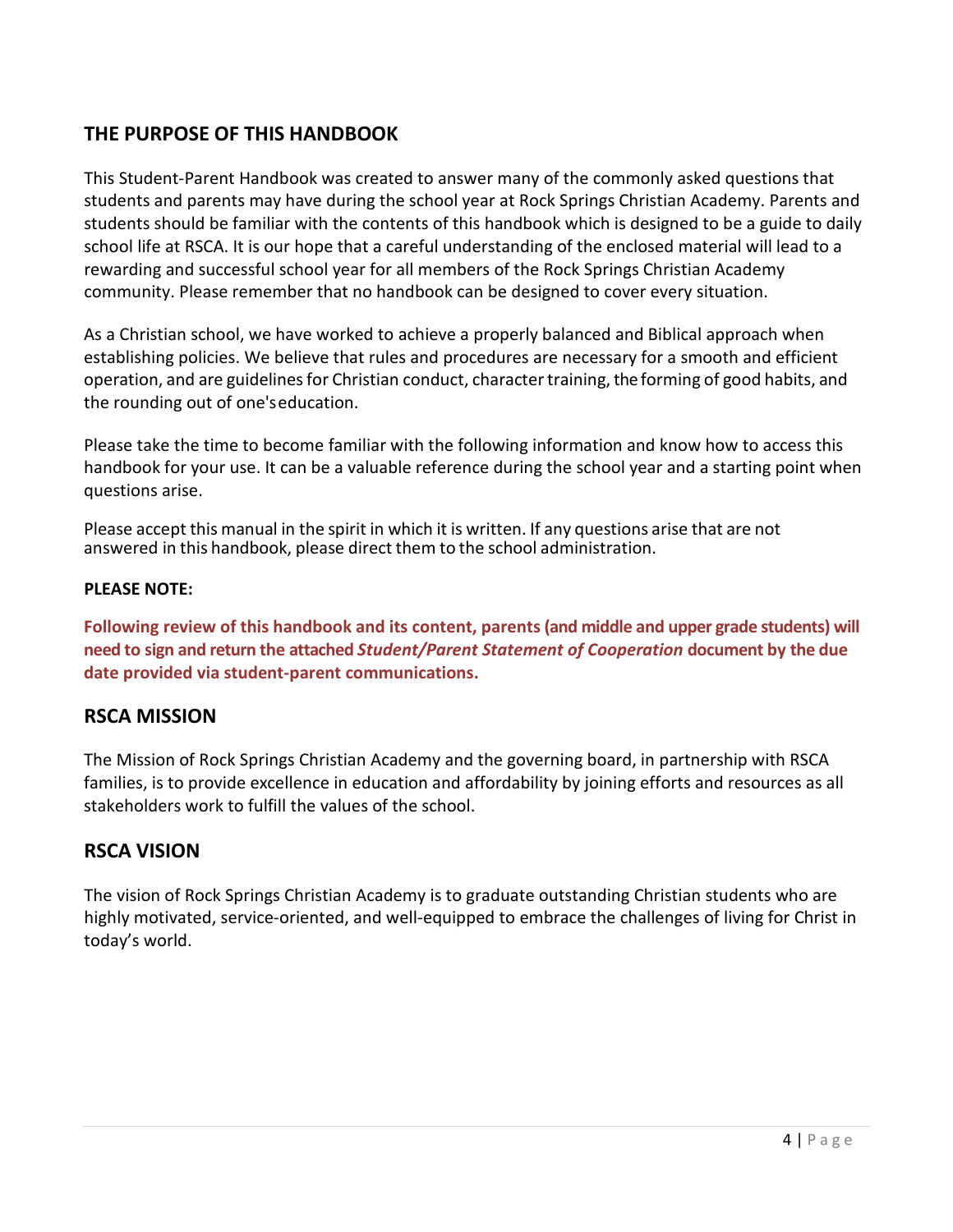# **RSCA CORE VALUES**

Rock Springs Christian Academy's four core values are used to guide and measure the workings and character of school faculty, staff, students, and parents.

- -Develop Strong Work Ethic.
- -Display Attributes of Christian and Service-Driven Character.
- -Discover and Cultivate Talents.
- -Demonstrate Willingness to Embrace Challenge.

#### **RSCA MOTTO**

I will…

-Work Hard -Serve Christ -Grow My Talents -Embrace a Challenge.

#### **RSCA'S BELIEF ON MARRIAGE AND HUMAN LIFE**

#### **MARRIAGE**

We believe marriage is between one man and one woman.

We believe that God wonderfully and immutably creates each person as male or female. These two distinct, complimentary genders together reflect the image and nature of God (Genesis 1:26-27). Rejection of one's biological sex is a rejection of the image of God within that person. We believe that the term "marriage" has only one meaning: the uniting of one man and one woman in a single, exclusive union, as delineated in Scripture (Genesis 2:18-25). We believe that God intends sexual intimacy to occur only between a man and a woman who are married to each other (I Corinthians 6:18; 7:2-5; Hebrews 13:4). We believe that God has commanded that no intimate sexual activity be engaged in outside of a marriage between a man and a woman. We believe that any form of sexual immorality (including adultery, fornication, homosexual behavior, bisexual conduct, bestiality, incest, and the use of pornography) is sinful and offensive to God (Matthew 15:18-20; I Corinthians 6:9-10). We believe that in order to preserve the function and integrity of Rock Springs Christian Academy as the local Body of Christ, and to provide a biblical role model to its members and the community, it is imperative that all persons employed by Rock Springs Christian Academy in any capacity, or who serve as volunteers, agree to and abide by this Statement on Marriage, Gender, and Sexuality (Matthew 5:16; Philippians 2:14-16; I Thessalonians 5:22). We believe that God offers redemption and restoration to all who confess and forsake their sin, seeking His mercy and forgiveness through Jesus Christ (Acts 3:19-21; Romans 10:9-10; I Corinthians 6:9-11). We believe that every person must be afforded compassion, love, kindness, respect, and dignity (Mark 12:28-31; Luke 6:31). Hateful and harassing behavior or attitudes directed toward any individual are to be repudiated and are not in accord with Scripture nor the policies of Rock Springs Christian Academy.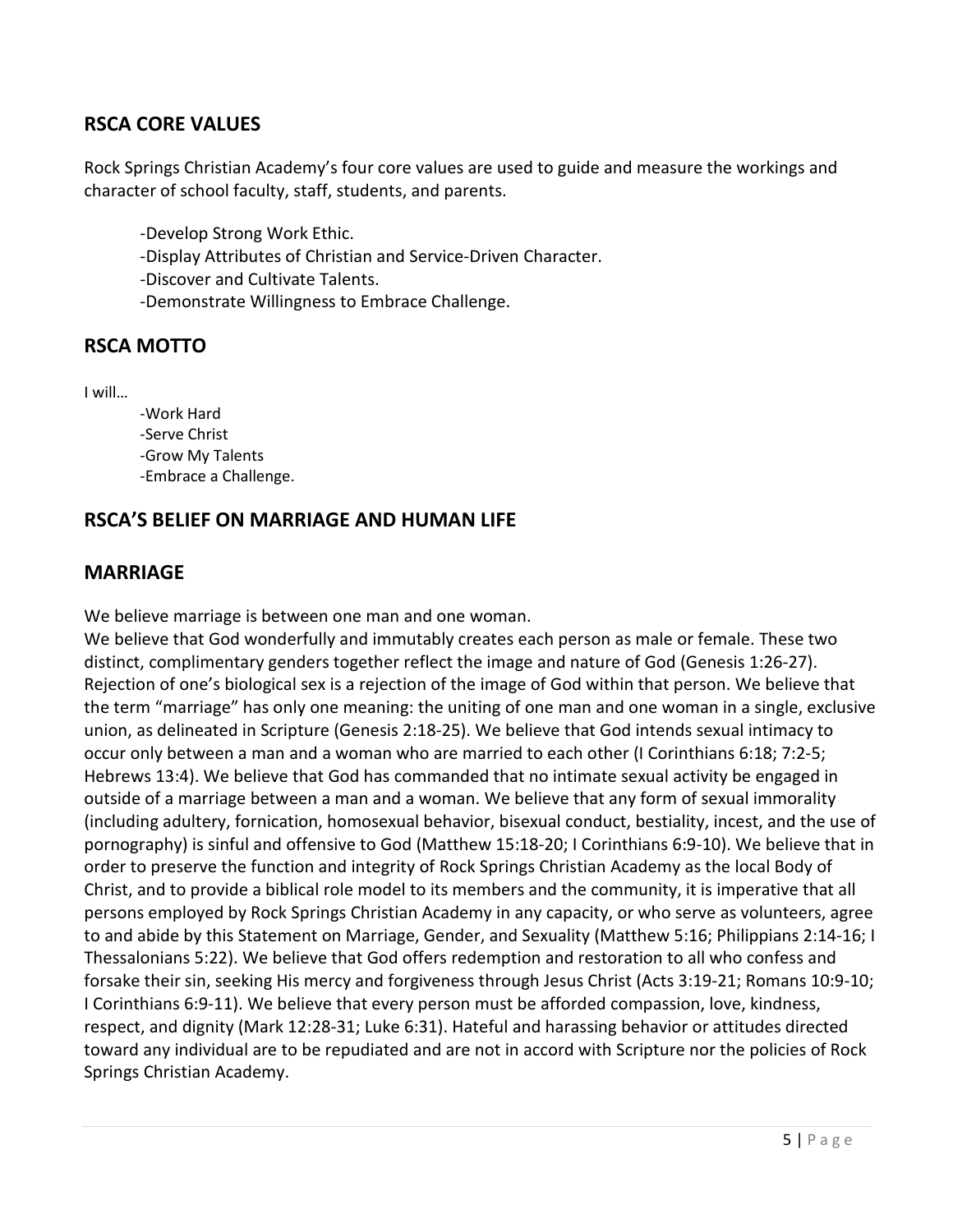# **STATEMENT ON THE SANCTITY OF HUMAN LIFE**

We believe that all human life is sacred and created by God in His image. Human life is of inestimable worth in all its dimensions, including pre-born babies, the aged, the physically or mentally challenged, and every other stage or condition from conception through natural death. We are therefore called to defend, protect, and value all human life. (Psalm 139)

# **STATEMENT ON THE FINAL AUTHORITY FOR MATTERS OF BIBLICAL INTERPRETATION**

The statement of faith does not exhaust the extent of our beliefs. The Bible itself, as the inspired and infallible Word of God that speaks with final authority concerning truth, morality, and the proper conduct of mankind, is the sole and final source of all that we believe. For the purposes of Rock Springs Christian Academy faith, doctrine, practice, and discipline, our school board collaboratively with our sponsoring church's leadership, Rock Springs Church in Milner GA, has the final interpretative authority on the Bible's meaning and application.

# **GENERAL SCHOOL SCHEDULES AND PROCEDURES**

Please refer to the website at [www.RSCA.info](http://www.rsca.info/) for a complete schedule for all grade levels. The website will have information on schedules including lunch, standard school hours, and before/after school care.

#### **Morning Arrival Procedures**

**RSCA Busing:** RSCA offers morning busing[. Click here for additional information.](http://www.rockspringschristianacademy.com/parents/busing-program.cfm)

**4K - 5th Grades:** Please enter the RSCA property from Mae English Drive located beside the Eagle's Nest Gymnasium located near the back of the RSCA property. Drive around to the side of The Learning Center/Chapel building beneath the awning for student drop off. Any parent needing to enter the school will need to first sign in at the Elementary Main Office inside the Butler Building.

**Middle:** Please drop students off in front of The Branch building. Any parent needing to enterthe school will need to first sign in at the front desk inside The Branch.

**High:** Please enter the RSCA property from Mae English Drive located behind the Eagle's Nest Gymnasium. Drive down to the Children's building and drop students off under awning area then exit through Rock Springs Road. High school students should enter the building through the side doors located between the Children's Building and main Sanctuary.

#### **High: Student Parking**

High school students who are driving should enter the lower parking lot to the right after going over the creek. All students who drive must purchase a parking permit from the high school office and have it displayed on the vehicle they are driving at all times. Permits are \$25 and \$5 for replacements. Students are not allowed to use their cars at any time throughout the school day (no driving to gym or lunch). Students must abide by all safety rules. Students who do not follow procedures will forfeit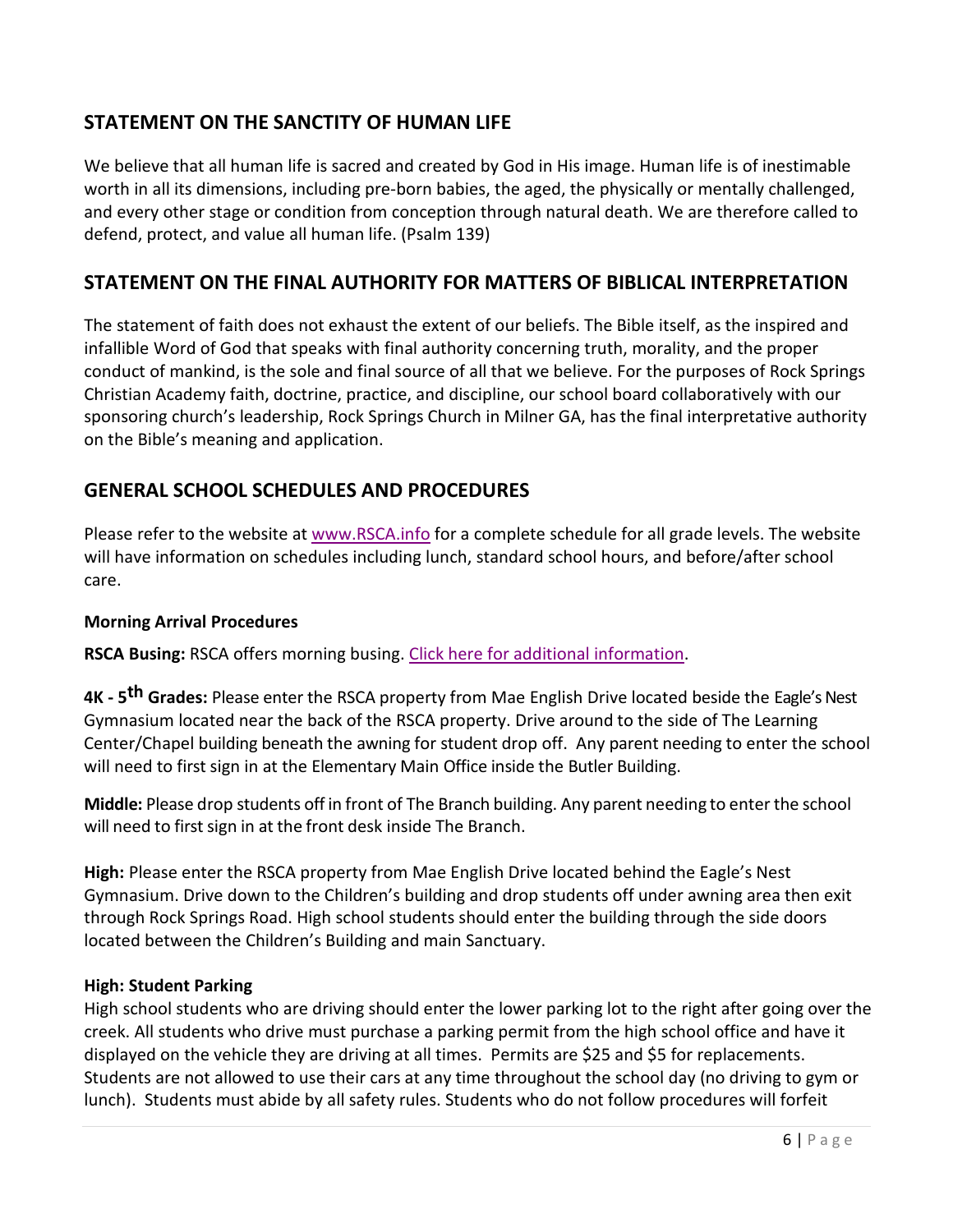driving privileges.

#### **Dismissal Procedures**

To ensure the safety of your child, the school will maintain a list of people who are authorized to pick up your children. A written note will be required before students will be released to anyone not on the list of authorized people to pick up your child. It is imperative to alert the office of any special safety concerns regarding your child.

**4K - 4<sup>th</sup> Grades:** Please enter the RSCA property from Mae English Drive located beside the Eagle's Nest Gymnasium located near the back of the RSCA property. Drive around to the side of The Learning Center/Chapel building beneath the awning for student pick up. Teachers will assist all students into their vehicles. Parents are responsible for buckling their child into car seats. Parents may not park and walk to the car rider area to pick up their child. Any student who is not picked up on time will be sent to the after-schoolprogram.

**Middle:** Staff will supervise student pick-up outside in front of The Branch building. Any student who is not picked up on time will be sent to the after-school program.

**High:** Staff will supervise student pick-up in front of The Children's Building. Students who drive may leave either up Mae English Drive or through Rock Springs Road.

#### **Early Dismissal**

Parents or designated representatives who are picking up students prior to normal dismissal should report to the appropriate grade level office to sign out the child. People not recognized by staff should be prepared to show picture identification. Office staff will also verify that the person picking up a child is on the list of people authorized to pick up the child. The school must have written notice by the parent or legal guardian before we will dismiss your child with anyone. Parents may not call the office with any pick-up changes after 2:30 p.m. In an emergency only, a parent may call and notify the receptionist of last-minute changes in pick-up.

# **ATTENDANCE POLICIES**

#### **Student Attendance**

Consistent and regular attendance is essential to student success and elemental in contributing to a high achieving school culture. It is expected of every student. We believe daily attendance is aligned with our first core value of demonstrating a strong work ethic. When students are absent, it compromises the quality of education received by the student and can serve to compromise the integrity of the educational experience of others in the classroom as teachers are forced to respond to late and absent individuals. Parents are responsible, along with their enrolled children, to ensure that absences are kept to only legitimate and unavoidable instances.

The school understands that there will be times when extenuating circumstances necessitate that a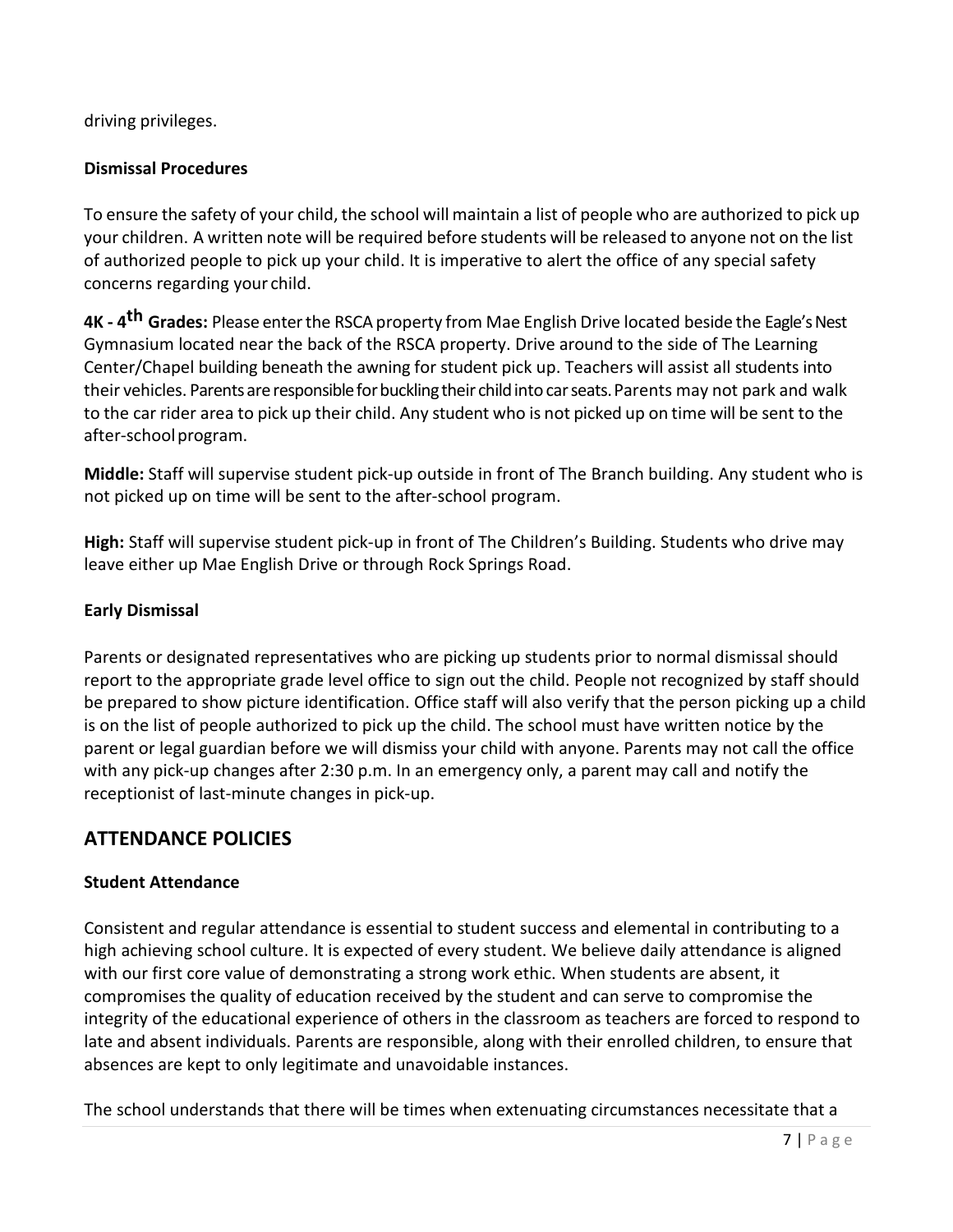student miss school, but frequent or long absences as well as tardiness are disruptive to learning for all.

For middle and high school, when a student has been **absent for seven days, a letter and email will be sent to parents calling for a parent/administrator conference** seeking to mitigate the issue together. After 10 absences, the administration must determine if the missing days of instruction will preclude matriculation to the next grade level or graduation.

A student must arrive by 11:00 am in order to be considered present for the day. A student leaving early must be in attendance until 11:00 am in order to participate in any extra-curricular event including athletics.

**Students will not be eligible to exempt one of their exams if they have more than three unexcused absences** in a class. Three unexcused tardies are equivalent to one absence.

An excused tardy results from events that are beyond the control of the student and parent. They include: a car accident, an unexpected road closure, a car breakdown, area power outage, medical appointment that could not be scheduled after school, and a family emergency or event like a funeral or birth, or being detained by a teacher for instructional purposes. Documentation (eg. a doctor's note) must be provided to obtain an excused tardy or absence.

Punctuality is essential for educational and professional success. It is crucial and expected. Three unexcused tardies will result in an email and phone call to parents from the attendance secretary to inform them of this situation. Students not in their homeroom by 8:00 am will be considered tardy. A student who is not in their classroom at the bell signaling the commencing of class will be considered tardy to that class.

If a student is tardy to school, he/she must check in with the office secretary. The student must bring a written note from his/her parent or doctor at the day/time of tardy. No tardy notes will be accepted after a later date unless the circumstance makes it impossible for the note to be submitted at that time. The secretary records all absences and tardies in renweb to ensure accuracy. A daily report of absences and tardies will be provided to the building principal from the secretary.

#### **At 5 unexcused tardies per semester:**

- 1. A letter and email are sent to parents signed by the principal and homeroom teacher.
- 2. The student will serve one after school detention.

#### **After 10 unexcused tardies per semester:**

- 1. An administrator/family conference is required.
- 2. Student is officially suspended for one day.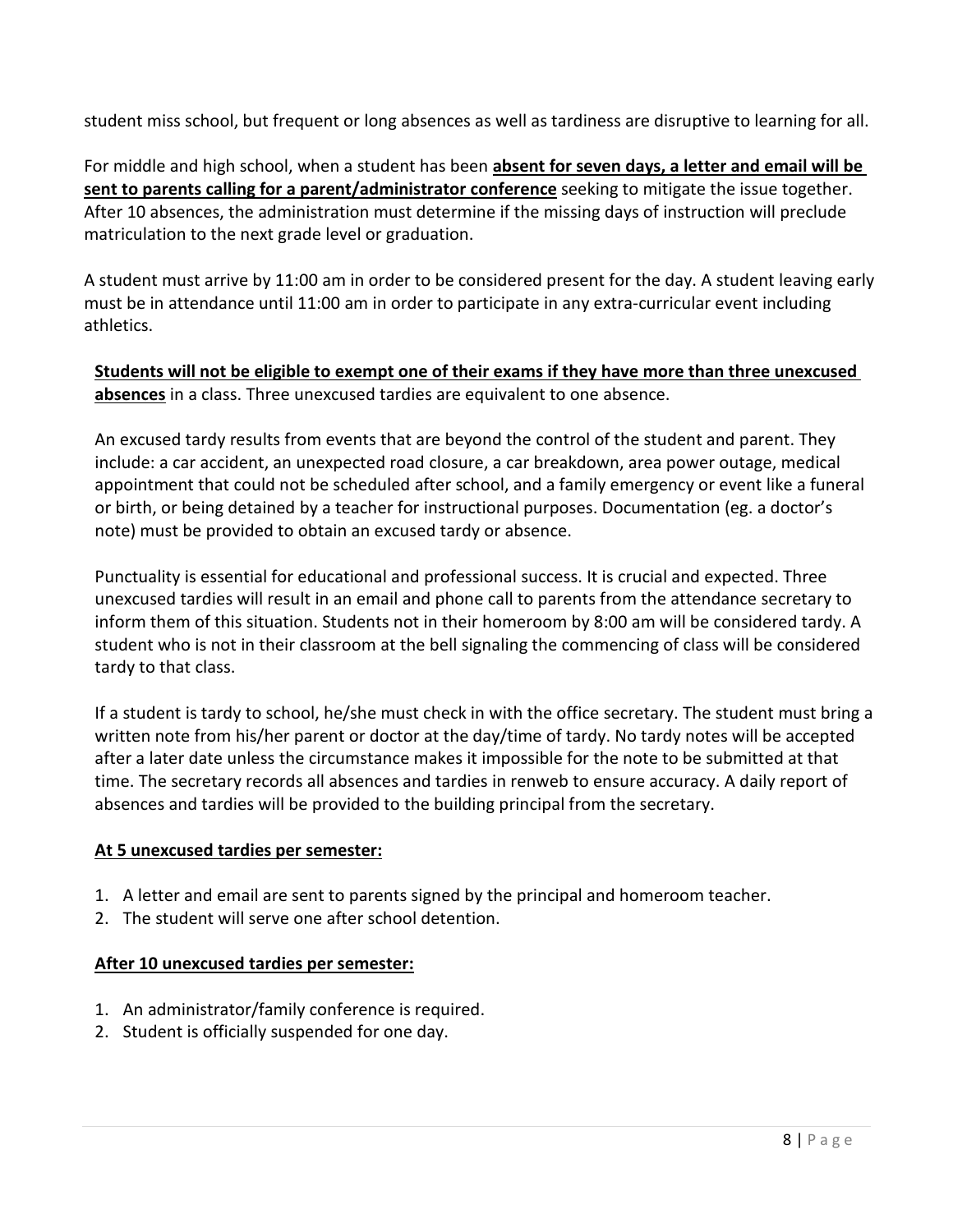#### **Withholding Credit**

On the high school level, it is the policy of Rock Springs Christian Academy to withhold credit for any student missing more than 10 days from any class. Students who have credit withheld from a class due to absences may complete an appeal process through an attendance committee when unforeseen circumstances beyond a student's control contributed to the excessive absences. Appeals must be submitted in writing within five school days of the next semester.

The appeals committee will be made up of three high school faculty members who may award credit based on the merit of information contained in the appeal detailing evidence that absences were beyond the student's control. The appeal committee must have one academic teacher and/or high school counselor and principal. The Head of School may also serve on the committee at his/her request. All committee decisions regarding appeals are final.

Students and parents should realize dual enrollment classes may have even more stringent attendance requirements. The Rock Springs Christian Academy appeals process will not apply to credit withheld for dual enrollment programs.

#### **Procedure for Recording and Responding to Absences and Tardies**

- 1. Every classroom teacher takes attendance at the beginning of each class and records it in Renweb.
- 2. At the end of every day, the building secretary creates an attendance report (absences and tardies). The secretary shares this report with administrators.
- 3. For any student that has reached the seven-absence threshold, the secretary will send an email and letter to the parents and the administrator as dictated by the policy. This correspondence will inform regarding the number of absences and request the family/administrator conference to mitigate the problem.
- 4. For any student that has reached the three unexcused tardy threshold, the secretary will email parents to inform them of this situation and copy the administrator.
- 5. For any student that has reached the five unexcused tardy threshold, the secretary will follow the protocol above and the administrator will follow up per the policy.
- 6. At 10 unexcused tardies, the administrator will call a family conference and the student shall be suspended for one day.
- 7. At 10 absences, the administration (with any attendance committee if under appeal) will determine if the student can successfully matriculate to the next grade level or graduate.

#### **Make-up Work for Excused Absences**

Teachers will work with students to establish a make-up plan for work missed due to excused absences. Students will be responsible for completing all work assigned and quizzes/tests scheduled before or during the absence, and they will receive credit for the work completed. Appropriate penalties will be assessed if work is turned in late or quizzes/tests are not completed on the time schedule assigned by the teacher. Final Exams missed due to unexcused absences cannot be made up.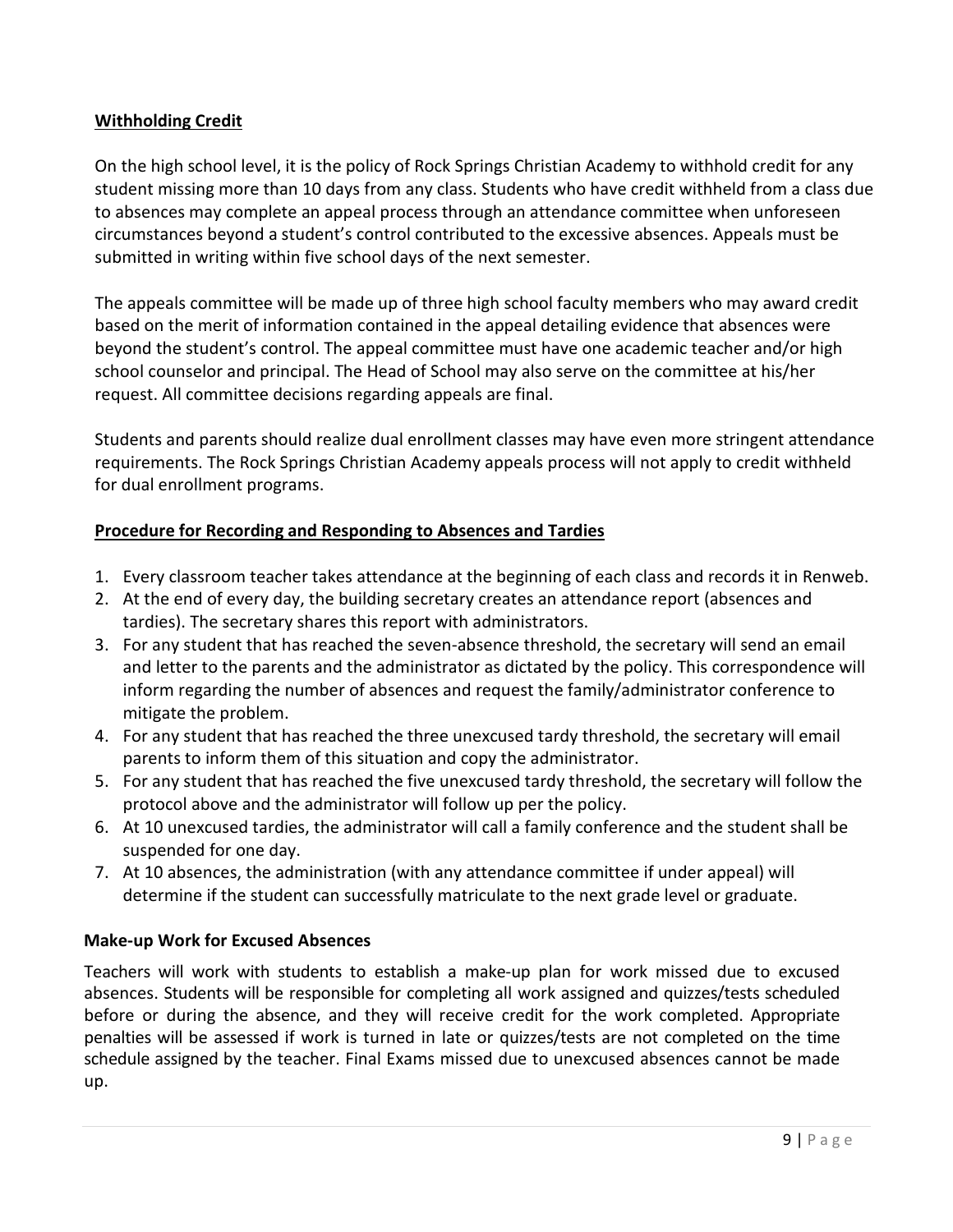#### **Prior Approval for Special Events**

Students may receive permission to be absent from school for special occasions such as a church retreat or a family activity. A note from a parent must be brought to the office and approval by the respective building principal must be made at least 24 hours prior to the beginning of that requested absence. Students will then arrange to make up work that will be missed during the absence.

#### **School Approved Holidays**

School approved holidays include: Labor Day, Fall Break, Thanksgiving Break, Christmas Break, MLK, President's Day, Winter Break, Good Friday, and Spring Break.

# **ACADEMIC POLICIES**

Rock Springs Christian Academy strives to provide students with an advanced, quality academic experience. Our priority is placed on hiring highly-trained certified teachers in each classroom. RSCA faculty and staff work collaboratively and strategically to guide grade-level instruction and to coordinate units of study that will assist in helping our students achieve academic excellence in preparation of real-world application.

#### **Cheating – Middle and High School**

A student that cheats on a test, quiz, or homework, or plagiarizes material will receive a zero for that assignment or assessment. Additional consequences can include detentions or suspensions depending on the nature and number of the infraction.

#### **Curriculum**

Our curriculum blends factual knowledge and critical thinking skills with biblical truths. Its philosophy is grounded in a Christian world view which helps train Christ-like students who excel in life, in work, and in witness. The curriculum provides a strong academic challenge with additional opportunities in fine arts, physical education, and technology. RSCA places an educational priority on writing, public speaking, leadership development, critical thinking, and Christian service.

#### **Chromebooks**

- 1. Students cannot carry a chromebook from class to class. Students must check out a chromebook at the beginning of each class and return it at the end of that class.
- 2. If a student needs a chromebook for the next class, they must return the machine to the current class that they are in, then under the guidance of the teacher, sign out a machine, and return it at the end of that class.
- 3. Students can check out chromebooks from either the office or the classroom to which the devices have been signed out.
- 4. Teachers can sign out an entire cart of chromebooks for a class. If any student needs a chromebook from another class and desires to check one out from the cart in a room where they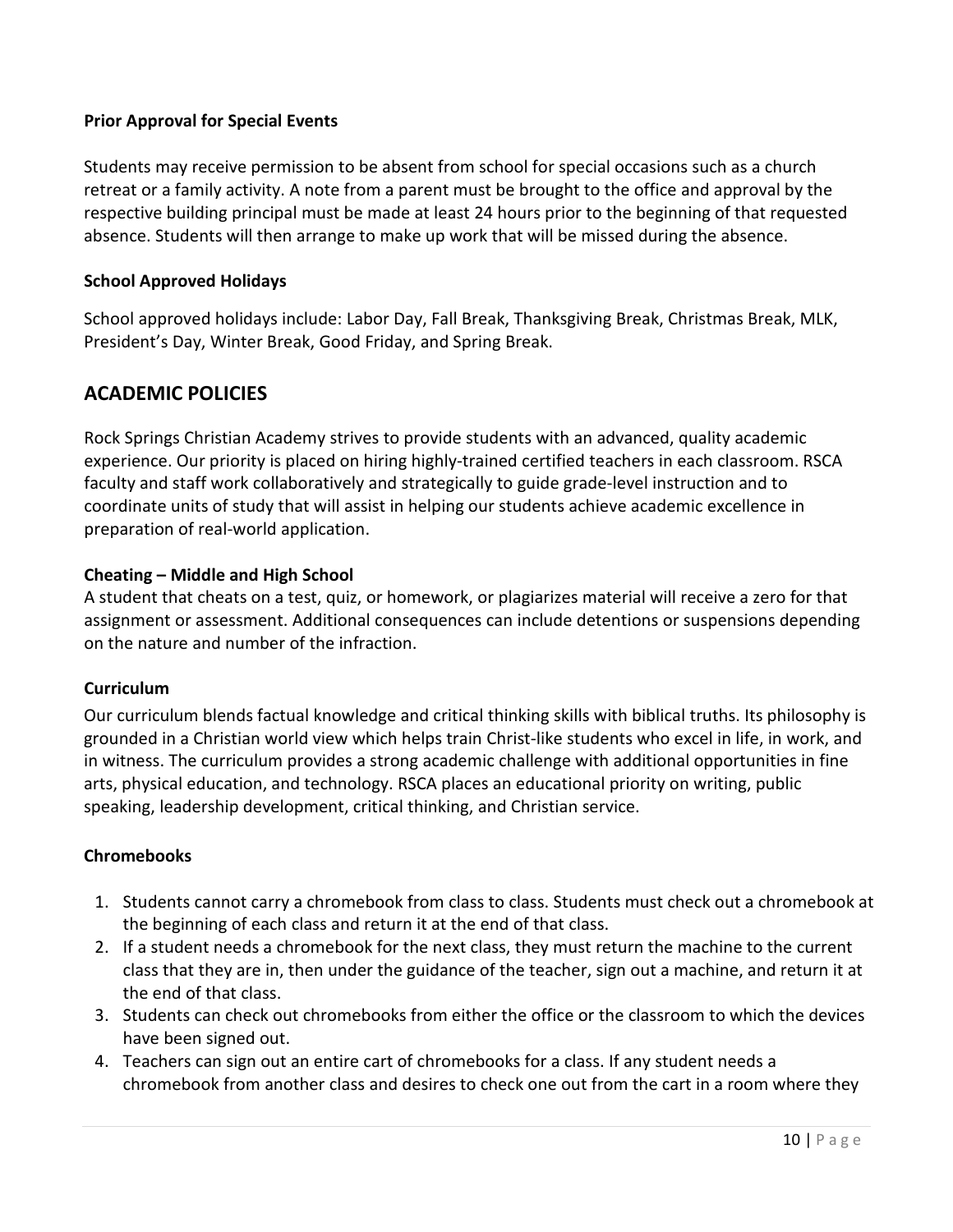have been checked in, that student must sign out the chromebook with that teacher and return the device to that teacher at the end of that class period.

- 5. Teachers are responsible to verify all that chromebooks have been returned following their class.
- 6. If a student does not return a chromebook in the proper way at the required time:
	- a. First offense student loses the privilege of checking out a chromebook for one week.
	- b. Second offense loss of privilege for a semester.
	- c. Third offense loss of privilege for a school year.
- 7. A device sign-out form will be attached to each cart.

#### **Grading Scale**

Grading Scale: First - Twelfth Grades

- **A = 90 – 100**
- **B = 80 – 89**
- **C = 73 – 79**
- **D = 70 – 72**
- **F = 69 and below**

#### **Exemption of Final Exams (Juniors and Seniors only)**

- Juniors and Seniors ONLY have the opportunity to exempt two semester exams if they hold an "A" average in the class they are choosing to exempt. A student may be exempt from *any* final exam if they have a 96 or higher in the class. These exemptions may be added to two final exam exemptions where a 96 in the class was not achieved.
- At the end of the second semester, seniors may exempt all final exams if they hold an "A" average in those classes, meet the attendance policy requirement, are in good behavior standing and meet **every** standard written below.

Students lose the privilege of exempting exams if ANY one of the following occurs related to conduct during the semester:

- 1. Suspension from school for any reason.
- 2. The student receives 2 detentions or more in a semester.
- 3. The student commits a cheating or plagiarism infraction.
- 4. The student receives 2 or more cell phone violations.
- 5. The student has more than 5 unexcused absences in a semester. (Excused confirmed health and pre-approved absences excluded.)
- 6. The student has more than 5 tardies in a semester.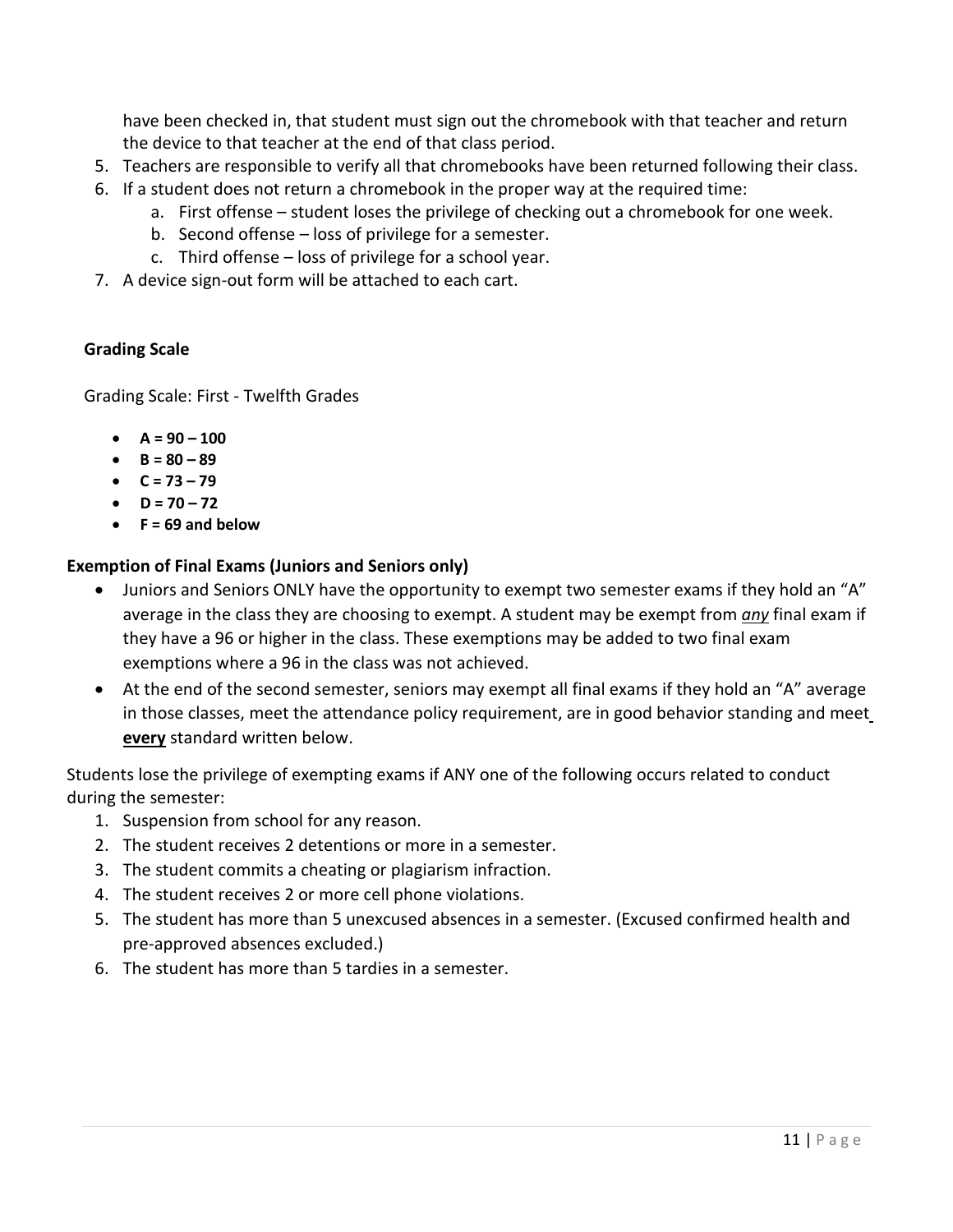#### **Graduation Requirements**

| English/Language Arts                                                    | 4 units   |
|--------------------------------------------------------------------------|-----------|
| Math                                                                     | 4 units   |
| Science                                                                  | 4 units   |
| Social Studies                                                           | 3 units   |
| Foreign Language/Fine Arts/CTAE                                          | 3 units   |
| <b>Health/Physical Education</b>                                         | 1 unit    |
| <b>Electives</b>                                                         | 1 unit    |
| <b>Bible</b>                                                             | 4 units   |
| Minimum total units required                                             | 24 units  |
| Community service hours*                                                 | 100 hours |
| *Requirement may be waived by school board at request of head of school. |           |

 **Dual Enrollment Students**

 All students in grades 9-12 will be required to take a daily Bible class. Juniors and seniors will also be required to attend weekly chapel service, unless their college schedule conflicts during this time. The Bible classes are required for graduation.

#### **Accepting Transfer Credit and Grades**

- 1. Rock Springs Christian Academy will accept student course credit earned in an accredited school, which must have been accredited or hold provisional status at the time the credit was earned.
- 2. Rock Springs Christian Academy will not substitute courses and exempt students from the required secondary minimum core curriculum unless the student transferred from an accredited secondary school or the course presented for credit included concepts and skills based on the state-adopted curriculum for grades 9-12 approved by the SBOE.
- 3. Transfer credit shall be validated for courses taken at non-accredited schools, home study programs and non-traditional educational centers.
- a.Elementary and middle school students transferring from home study programs, nonaccredited schools or non-traditional educational centers will be placed at the appropriate grade level in a probationary placement based on the student's age as well as records from prior schools and satisfactory performance in Rock Springs Christina Academy for one grading period.
- b.High school students transferring from home study programs, non-accredited schools or non- traditional educational centers will be placed in the appropriate grade level based on the number of units earned toward graduation. Units of credit shall be granted based on satisfactory performance on RSCA developed tests focusing on subject area.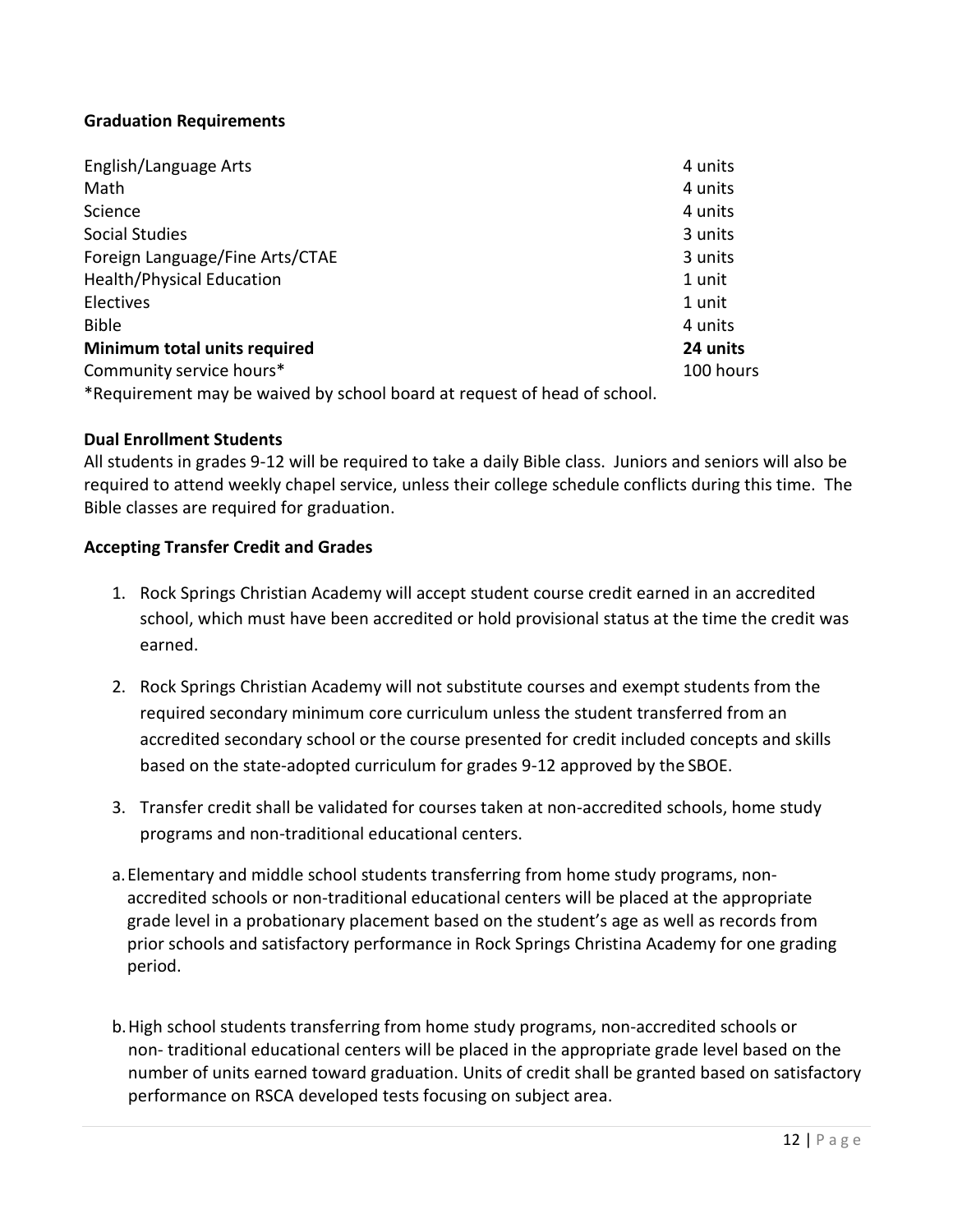4. For student transcript purposes, grades for courses taken by transferring students will be accepted as recorded on the transcript from the issuing school or program. Letter grades for high school transfer students will be converted to numerical grades using either aconversion scale provided by the prior school or, if a scale is not available, using a conversion formula established by the Head of School or designee. Transferred course titles, if necessary, will be changed to appropriate course titles in the list of state courses.

#### **Valedictorian/Salutatorian and Honor Recognition**

#### Definitions and Requirements

The student with the highest class ranking as determined by the highest numerical grade average shall be recognized as Valedictorian. The student with the second highest class ranking as determined by the second highest numerical grade average shall be recognized as Salutatorian. Transfer credit used for calculation of highest-grade point average for determination of class ranking for Valedictorian and/or Salutatorian shall be accepted only from high schools accredited by the Southern Association of Colleges and Schools (or an agency recognized as a regional accrediting agency by SACS). All grades will be calculated based on Rock Springs Christian Academy's grading scale. For all graduating classes of RSCA, students must be enrolled by the end of the first semester of their junior year to be eligible for Valedictorian/Salutatorian distinction.

#### Class Ranking

Class ranking shall be determined by the highest numerical grade average completed at the end of the fourth nine weeks of the year in which the student is a graduating senior.

#### Criteria for Breaking Ties

If scholarships or financial grants are to be awarded based on class ranking as Valedictorian and/or Salutatorian and the scholarships or grants cannot be shared among the students tied for those honors, the following criteria will be used, in turn, to break ties in class ranking:

#### Valedictorian:

- 1. Numerical average to the 4th decimal place. **If a tie still exists, then**:
- 2. Scholastic Aptitude Test (SAT) / American College Test (ACT) scores. If there is a commonality between those students who are tied, the SAT scores will take precedence.

#### Salutatorian:

- 1. Numerical average to the 4th decimal place. I**f a tie still exists, then**:
- 2. Scholastic Aptitude Test (SAT) / American College Test (ACT) scores. If there is a commonality between those students who are tied, the SAT scores will take precedence.

#### Honor Graduates

The distinction of Honor Graduate will be awarded to graduating seniors who have a cumulative average of 90 or above (or 89.5 or higher rounded to the nearest whole unit).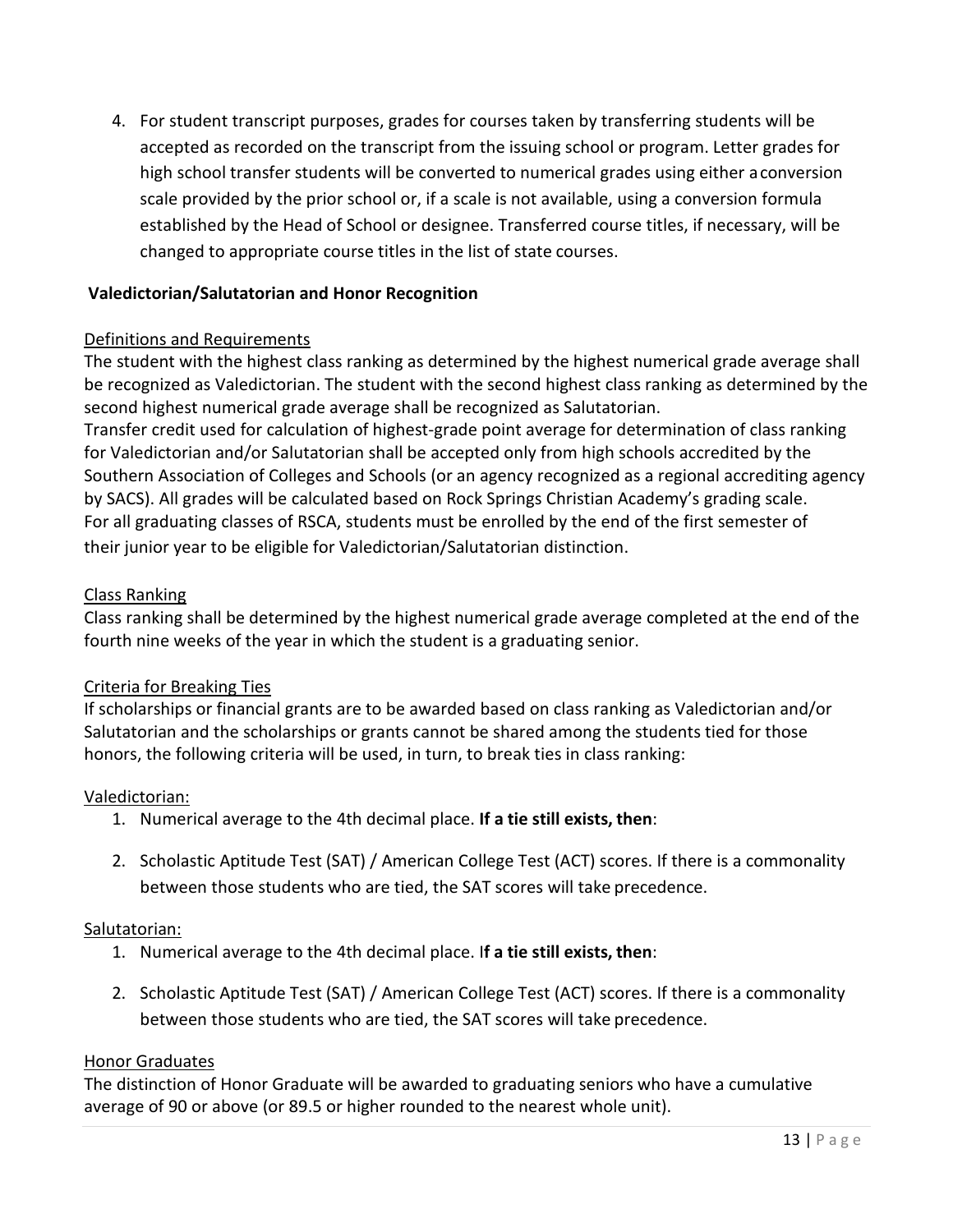#### **Repeated Courses**

Rock Springs Christian Academy students who fail a course will be allowed to take the course again if it is required for graduation. The course and failing grade will remain on the student's transcript and will be factored in with the student's GPA regardless if the course is repeated or not. If the student repeats the failed course and receives a passing grade, both times the course was taken and both grades received will be reflected on the student's transcript and calculated in the student's GPA. Please note that high school students who do not stay on pace to graduate with their entering ninth grade class are subject to withdrawal for lack of academic progress.

#### **Academic Integrity**

RSCA expects all students to abide by ethical academic standards. Academic dishonesty, including plagiarism, cheating, copying the work of another, using technology for illicit purposes, or any unauthorized communications between students for the purpose of gaining advantage during examinations and/or assignments is strictly prohibited. All work submitted is assumed to have been completed by the student. Students who are found to have engaged in academic dishonesty shall be subject to academic penalties and disciplinary procedures appropriate for the circumstances as determined by administration.

#### **Transcript Revisions**

RSCA desires to maintain academic integrity throughout our entire educational process. The high school transcript is the official academic record of the student's true and accurate accomplishments during the student's high school years. Changes can only occur in prescribed manners dictated by school policy.

#### **Homework**

It is the student's responsibility to complete homework. However, parents have a key role in overseeing that the work is completed. Students are learning responsibility, but they may need help getting organized. Parents need to ensure that students have the necessary supplies and a structured time and place to do their homework. Parents should seek the best study arrangement for their child, remembering that each student has unique learning needs. Interest and appreciation should be shown for the child's schoolwork. Parents should go over graded papers and help students correct deficiencies without causing the child to feel inferior.

#### **Academic Probation**

Students who fail to perform to the academic expectations based upon their ability level will be monitored and supported. Students who do not show academic growth may be withdrawn. New students who fail one or more subjects during the first nine weeks at Rock Springs Christian Academy will be monitored to determine whether he/she should return the following semester. Tutoring and other intervention strategies may be put in place to support academic progress.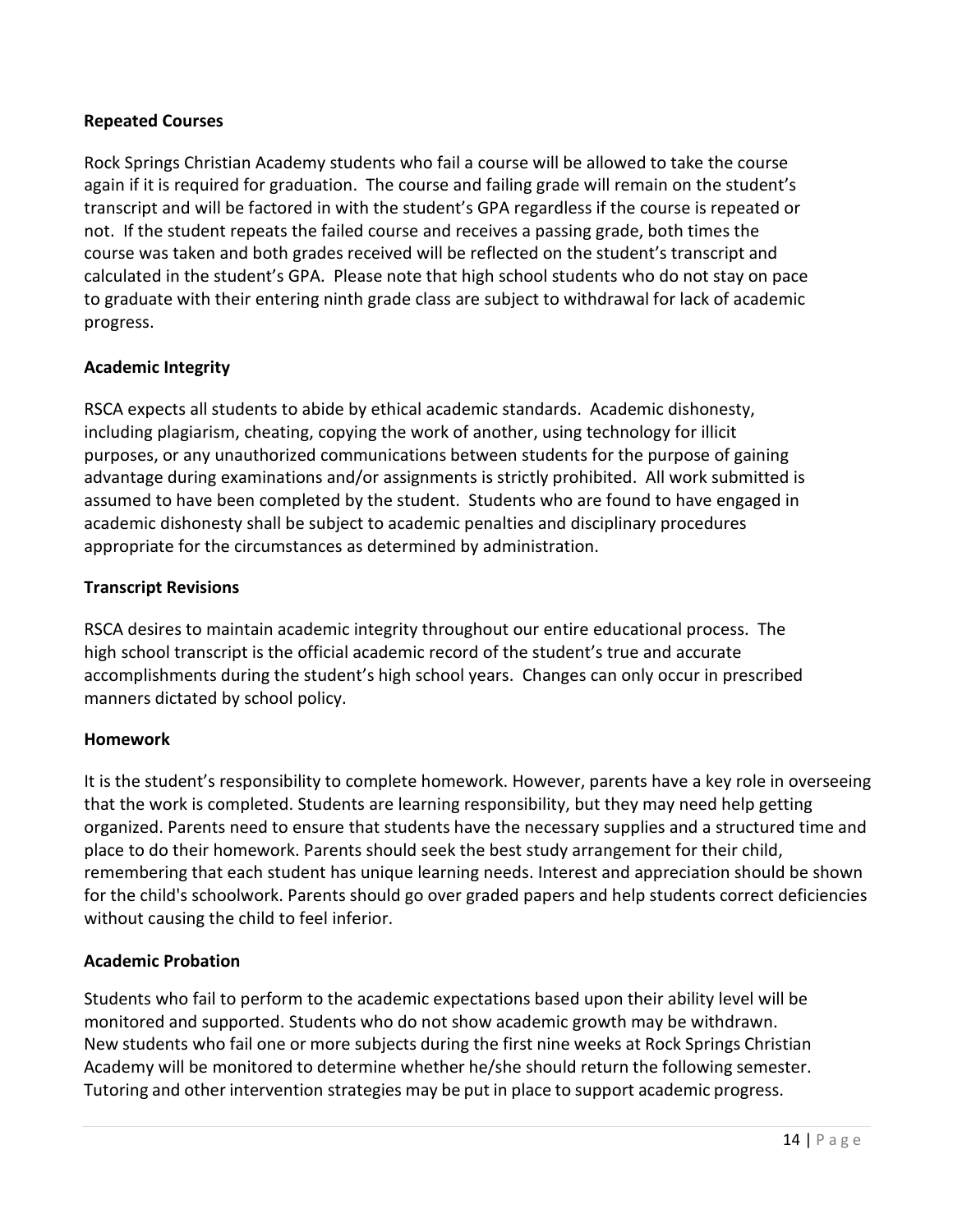#### **Promotion/Retention**

Students who do not show academic readiness, emotional maturity, or self-control may be retained. The student will also be monitored by RSCA's Student Support Team. Parents will be notified if the child needs academic intervention.

#### **Standardized Testing**

Various grade levels at RSCA take standardized tests in the spring of each year. A copy of the testing results will be sent home to parents. Parents will be notified several weeks in advance of the testing dates. Parents will also be given the opportunity to attend a conference for an explanation and discussion of standardized test results with the teacher. Grades 2-7 take the ITBS. Grades 8 and above take the PSAT, SAT, and/or ACT based on level of appropriateness for the students

#### **ADMISSIONS**

#### **Non-Discrimination Policy**

Admission and participation in our educational programs are open to all eligible students who meet our qualification requirements regardless of race, color, ethnicity, or national origin.

#### **Re-Enrollment Policies and Procedures**

Re-enrollment begins in January. Returning students are offered re-enrollment on an annual basis subject to evaluation of their conduct, influence on others, and academic progress. Qualified students presently enrolled are given first opportunity to re-enroll for the next school year. Open enrollment begins for new families afterwards. All returning students must complete the registration process and have all financial obligations up to date in order to secure a place for the next school year.

# **PAYMENT OF TUITION AND FEES**

#### **Tuition**

Rock Springs Christian Academy strives to provide the highest quality education while maintaining affordable tuition and fees. We depend on the timely payment of tuition and registration fees to cover the school's financial obligations. Enrolling your child requires a financial commitment much like any other major purchase. RSCA uses FACTS as our tuition management company. All parents must establish an account and payment plan through FACTS. Parents are expected to follow a 12-month payment plan and are encouraged to take advantage of the automatic draft feature available through FACTS. Accounts which become delinquent may be required to use the automatic draft feature to continue with enrollment. Transcripts and student records cannot be forwarded to another school if there is an outstanding balance on the student's account. **All accounts 90 days past due, students will be withdrawn and the account will be turned over to collections.**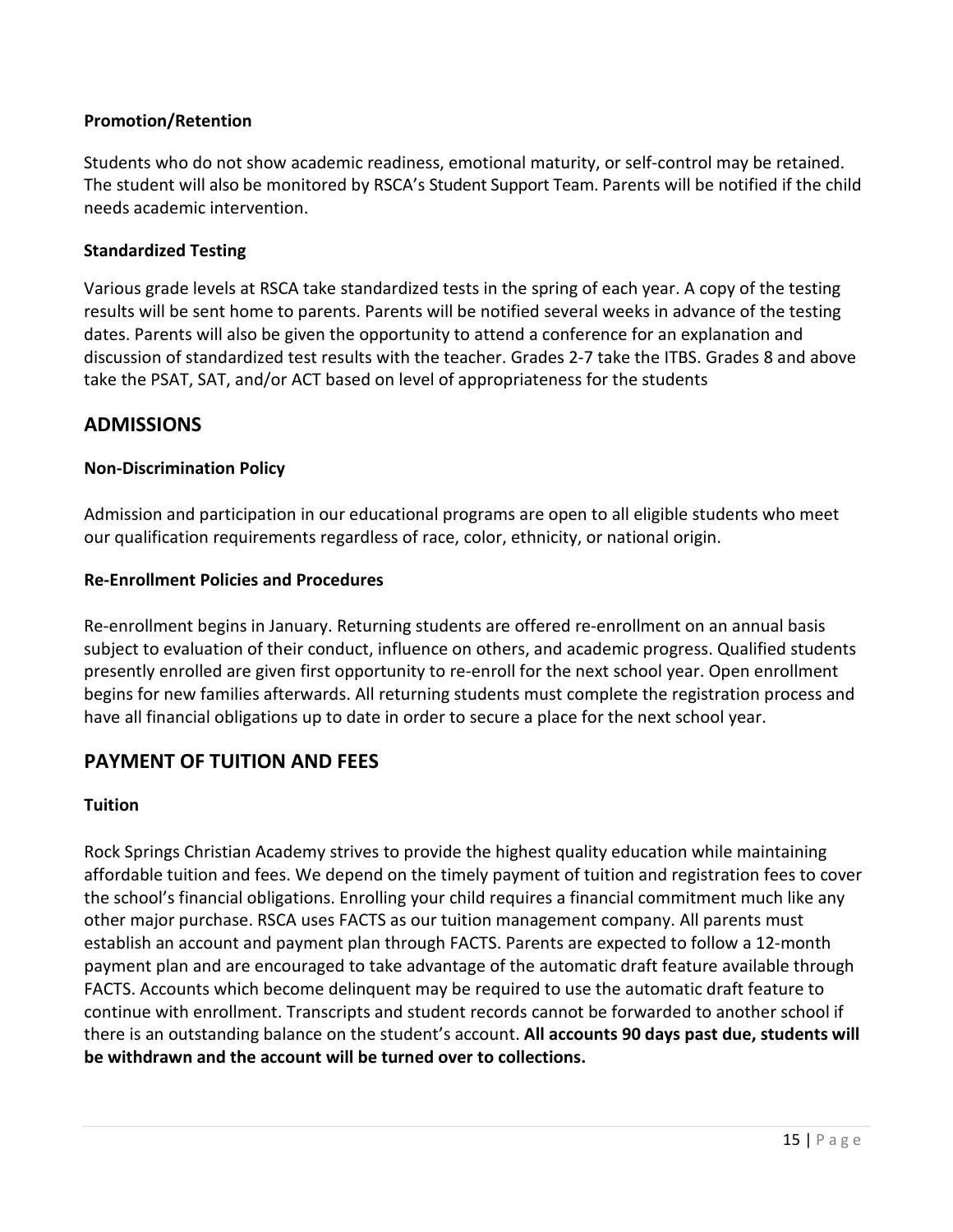#### **Activity Fee/Extra-Curricular Fee**

All students participating in sports and elementary and middle school choruses must pay a \$75 per sport/activity fee before the official start date. Fees will be billed through your FACTS account.

#### **Returned Checks**

If a check is returned it must be replaced in cash. If a second check is returned, then all charges must be paid in cash for the remainder of the year. We cannot accept postdated checks. A \$35.00 fee will be charged for all returned checks.

#### **Refund Policy**

In the event of withdrawal, tuition charges will be due in full for the entire semester, and will not be prorated. **A 30-day written notice is required prior to second semester, otherwise 2 months tuition will be charged.** However, any overpayment occurring for the period beyond the month of withdrawal will be refunded. After July 1, but prior to the first day of school, 2 months tuition will be charged.

Registration fees, re-enrollment fees and extra-curricular fees are nonrefundable.

#### **Fundraisers**

Fundraising is vital for the existence of our school. RSCA is a partnership in completing our mission between the school, Rock Springs Church, and our parents. All families should support and advocate for our school in all fundraising opportunities. Every student of RSCA receives the benefit of an additional \$4,500 per year of financial resources above what parents pay per child in order to provide the level of quality, Christian education expected from our school. For this to continue without increases in tuition rates, all stakeholders must do their part to bring in additional funding.

# **PARENT-SCHOOL PARTNERSHIP**

Rock Springs Christian Academy emphasizes high academic achievement, good study skills, and Christbased character development. We set high standards for each child with whom we work, and provide support to enable him/her to meet these expectations. We expect our students throughout their years at the school to achieve success in becoming self-motivated and in assuming responsibility for their actions.

In partnership, we mutually agree to:

- 1. Help support a home environment that encourages the development of positive learning attitudes and habits including, among other things, consistent, on-time drop off, regular sleeping routines, and disciplined access to electronic media.
- 2. Promote Rock Springs Christian Academy as a high-quality community of learners and educators.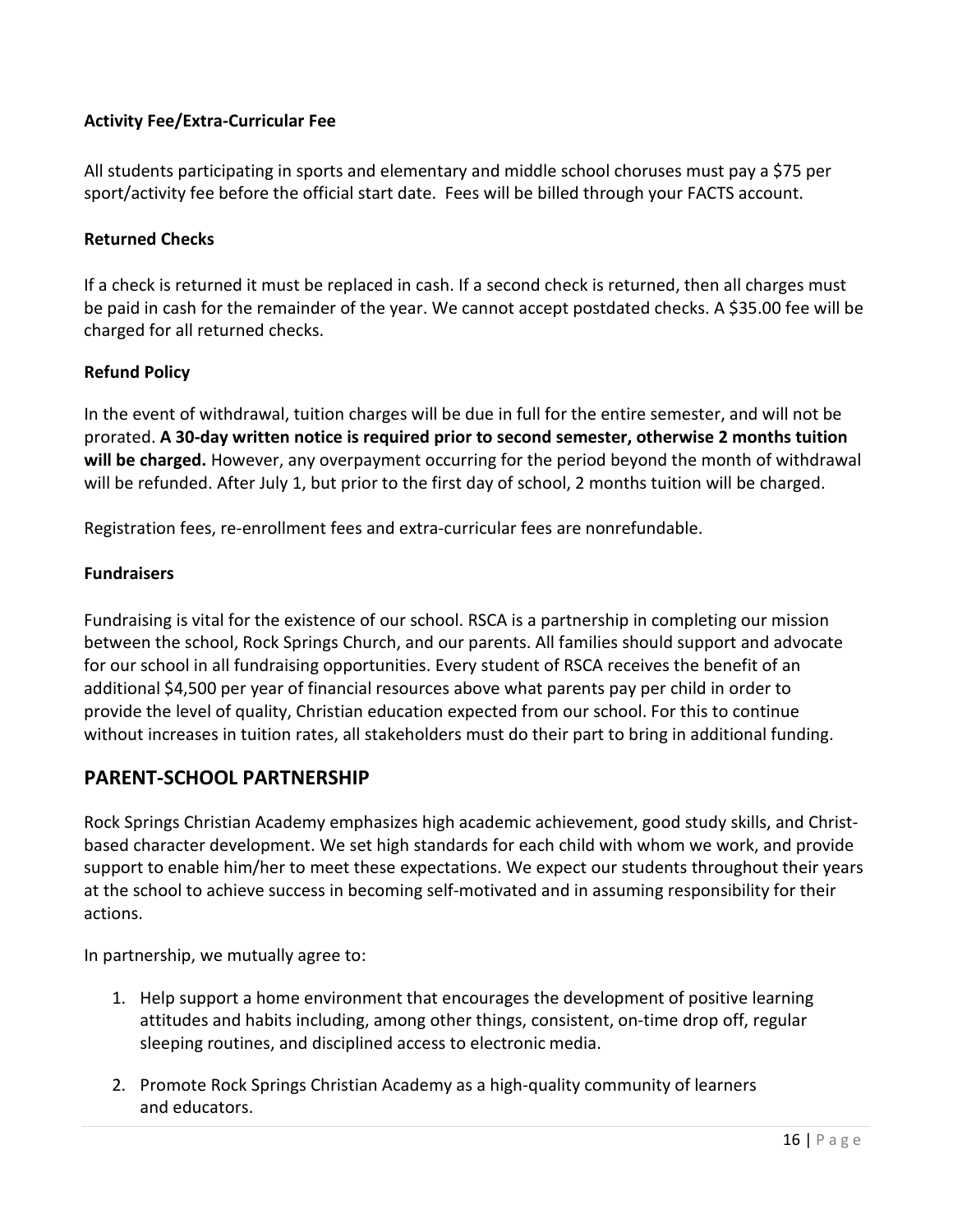- 3. Treat all RSCA faculty, staff, leadership, volunteers, and students with respect and civility.
- 4. Create a culture of mutual respect and high social and academic expectations.
- 5. Resolve conflicts and questions in the spirit of partnership and objectivity.

#### **Open House for the New School Year**

Open House is scheduled at the beginning of each school year. Students and their parents are encouraged to attend Open House to meet their new teachers and to visit the classrooms and school facilities.

#### **Parent-Teacher Conferences**

In addition to regularly scheduled parent-teacher conferences, parents are encouraged to schedule a meeting with their child'steacher when a need arises. Parents may call the school and leave a message for the teacher to schedule a conference. Unless specifically requested, the student or other children should not attend parent-teacher conferences. The minutes immediately before or after school are reserved for teachers to welcome and dismiss students. Parents should not attempt to involve teachers in a discussion or conference at these busy times. Please be considerate of the teacher's supervision responsibilities during arrival anddismissal.

#### **Parent-Teacher Fellowship (PTF)**

Rock Springs Christian Academy offers parents the opportunity to become involved in the RSCA experience. Parent involvement is essential to the continued success and growth of the school, and parents are strongly encouraged to actively participate in Parent-Teacher Fellowship. For more information about PTF and opportunities to volunteer, visit the school's website.

#### **Volunteer Opportunities**

There are many opportunities for parents to become involved and support our school. We welcome the talents and skills of our parents and encourage parental involvement. All parents and volunteers must sign in at the office.

#### **Y.E.S Hours (Your Essential Service Program)**

The Y.E.S. Program has been adopted by the Rock Springs Christian Academy School Board to encourage parental involvement in our school. Your involvement is crucial to the success of our school. Please be assured that your participation is greatly appreciated. Without your essential service, many of our programs & special events would not be possible.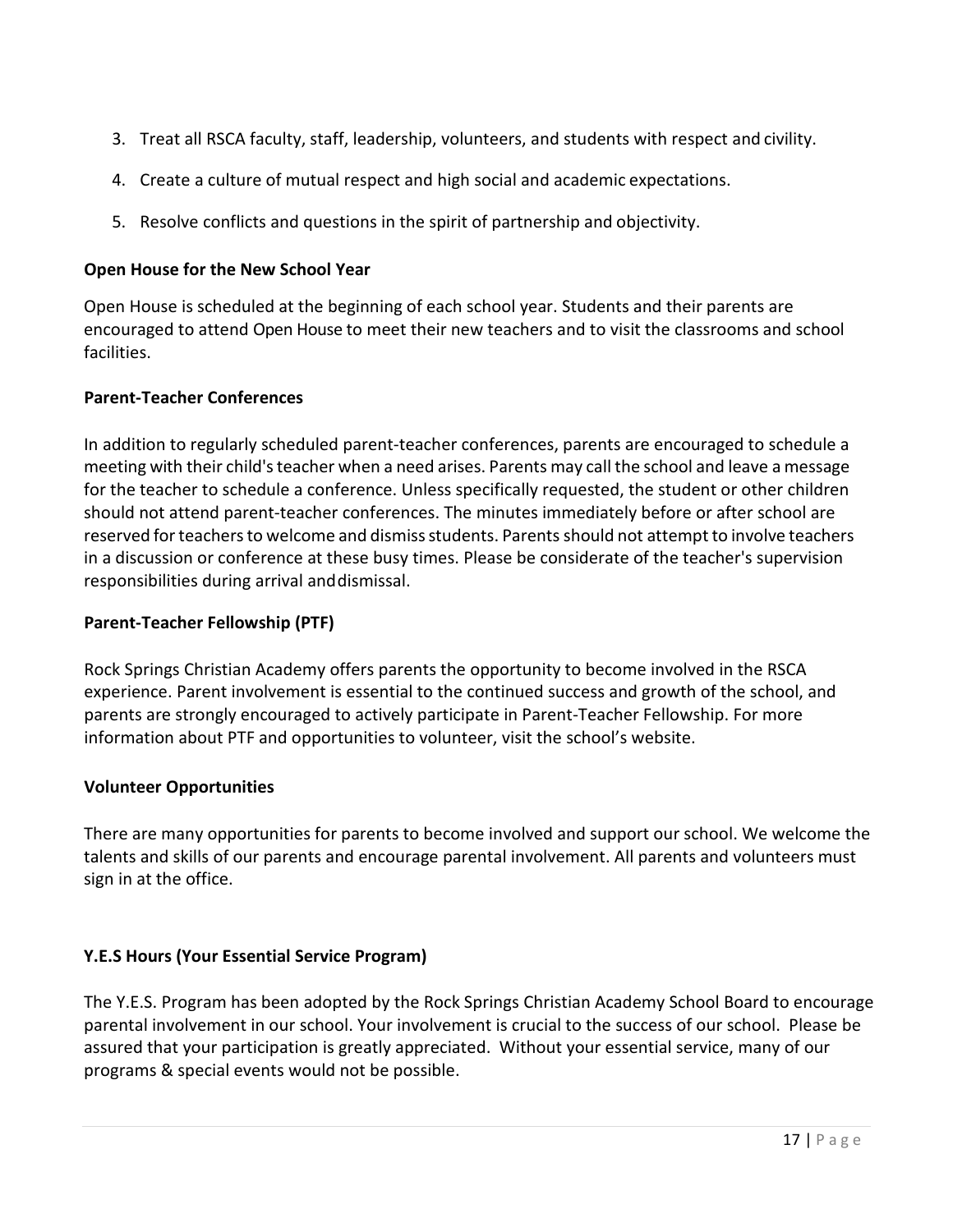Your Essential Service Program (Y.E.S) requires that **each family** fulfill *24 hours* (12 hours for single parent families) each year of service hours to the school. Numerous opportunities exist to fulfill your hours. *At least half of the hours* **MUST** be completed at fundraiser events. *Each family will be billed for incomplete hours at a rate of \$20.00 an hour*.

#### **Parental Visits**

It isthe desire of the administration and faculty to be of service to both parent and student. The school welcomes and encourages parents to visit our classrooms to observe teaching and learning. We do require that all visitors obtain permission, normally 24 hoursin advance, from the school office prior to visiting classrooms. Parents may schedule a time to visit their child's class but should not drop-in unannounced to talk to the teacher or disrupt the class. We also expect that parents visit at convenient timesthat will ensure uninterrupted classroom instruction. Note: Please remember teachers and other staff members must maintain supervision standards for the safety of thechildren.

All visitors must first sign in at the school office and pick up a Visitorssticker before going to other parts of the building. All visitors are asked to respect our rules and standards. There should be NO SMOKING in the school building or on the school grounds. Visitors are asked to dress appropriately. Lunch, homework, books, etc. may be left in the office to be delivered by school personnel. If a child must leave early, a note should be sent in advance.

#### **DISCIPLINE**

#### **Philosophy**

The faculty, staff, and administration want to work with families and students to make each person feel welcome and safe at Rock Springs Christian Academy. Therefore, there are necessary standards, values, and rules that must be upheld.

Our discipline program at RSCA is based upon the Biblical model and goals of "Discipline for Discipleship." As each human stands accountable before God, we look to our Savior for strength to walk out the steps of confession, repentance, forgiveness, and restoration.

Based on severity of rule violation or offense, consequences may range from a warning, detention, withholding privileges, removal from teams, trips or activities, probationary status, and/or suspension. In certain cases, a single serious infraction as well as a pattern of misconduct can result in a student being dismissed from the school. Decisions regarding follow up consequences for rule violations will point the student to biblical scripture as a part of the learning and growth process. The goal, of course, is to become a mature believer who recognizesthe deceit of the evil enemy.

Parents may not always agree with disciplinary decision or procedures; however, we seek the prayers and cooperation of each family in upholding the specific standards contained within the school.

The teacher is the first line of discipline in any classroom setting. Teachers and administrators will use a variety of discipline intervention methods to maintain a positive and safe school environment. Teachers will focus on the positive behaviors, words, and actions of the students as we study God's Word and character traits. The teachers and support staff will practice positive encouragement, appropriate to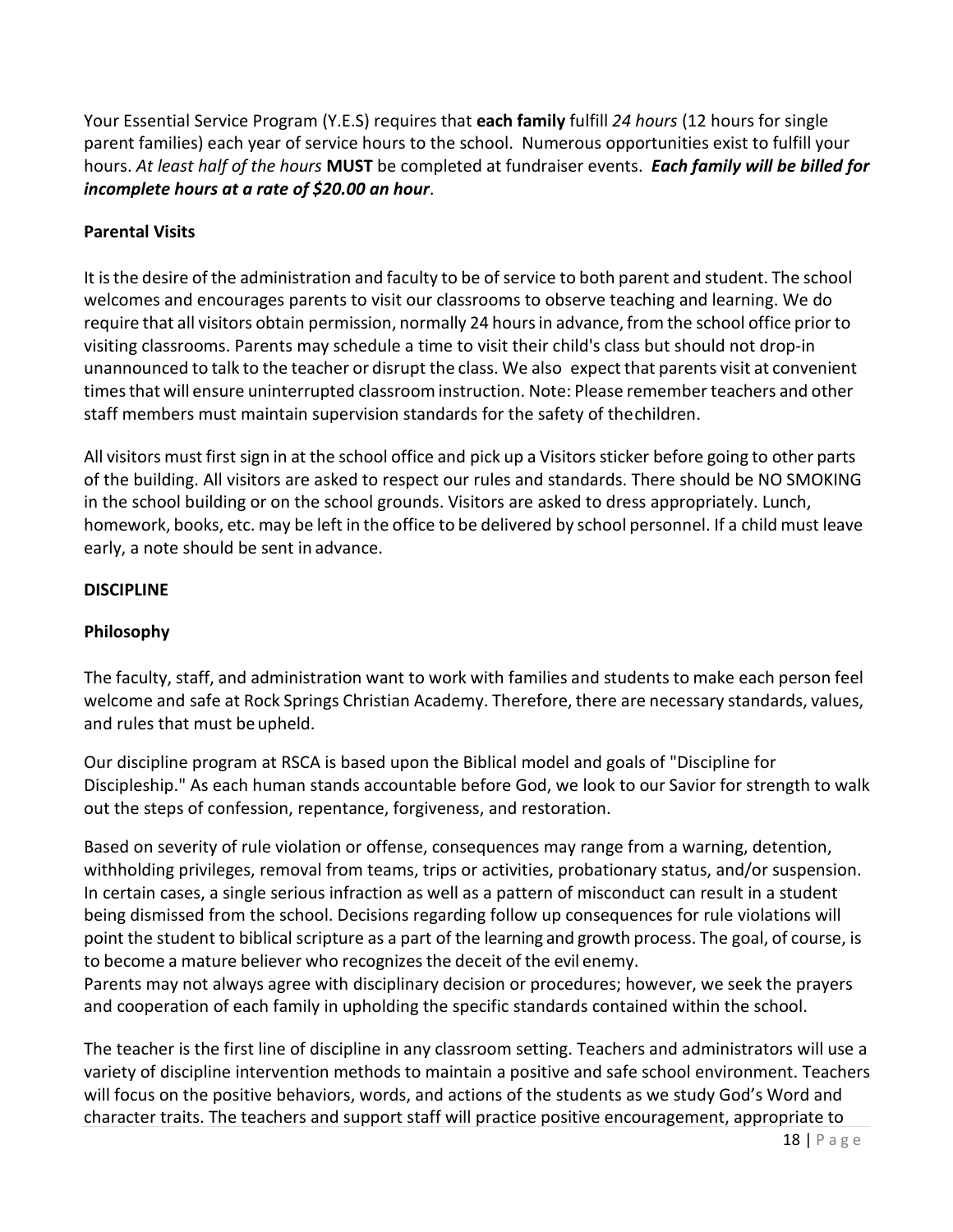grade level.

# **STUDENT RECORDS**

Requests for student records and transcripts must be directed in writing to the School Office. The School reserves the right to withhold student transcripts and records for non-payment of tuition or fees.

The School makes reasonable efforts to ensure that both natural parents (or legal guardians) receive substantially the same information (transcripts, records, appointments, etc.). The school must rely upon the correctness and completeness of parental information when the student is enrolled. In situations of divorced or separated parents, if one parent believes that the other parent is not entitled to receive certain information, the parent wishing to restrict information provided by the school must provide the School with a court order that is still in effect that specifically restricts the other parent from receiving such information.

Students who reach 18 years of age while enrolled in the School are bound by all student and parent obligations in this Handbook. A Student's continued enrollment after reaching 18 years of age evidences the student's agreement with this requirement. In addition, even after the student turns 18 the School will continue to share all health/medical, disciplinary, grades, progress reports, and other information with the student's parents/legal guardians throughout student's enrollment at the school.

# **HEALTH CARE AND MEDICATIONS**

Every student attending Rock Springs Christian Academy must have on file in the school office a completed Georgia Health Certificate, signed by a physician. In addition, each student must have on file in the school office, a copy of his/her current (up-to-date) immunization record. **A STUDENT WILL NOT BE PERMITTED TO BEGIN CLASSES UNTIL HIS/HER SHOT RECORD IS ON FILE IN THE SCHOOL OFFICE.** Some medications may be dispensed during school hours, but ONLY if certain guidelines are correctly followed. This means that a "Parents Request for Administration of Prescribed Medication" form (available through the school office) MUST be on file. The form must be signed, dated, and correctly completed by parent/legal guardian and physician to be valid. All medications must be brought to the school office by parent/guardian in its original container. Students may not bring their medication to school. This is to protect them as well as their classmates. All medication brought to school by the parent/guardian will be kept in the school office and will be dispensed by an adult.

No over the counter medications (cough drops, syrups, antihistamines, pain relievers, eye drops, digestive aids) will be dispensed or stored at school.

Ultimately, the health of every student is the responsibility of the student's parents/legal guardian. Staff members are present at the school to deal with minor emergencies. In case of severe problems, the students will be taken to the designated hospital emergency room. When a child is sick or hurt, the school will attempt to immediately notify the child's parent/guardian/designated emergency contact.

Sick children (temperature of 100 F or more, vomiting, repeated visits to the school office during the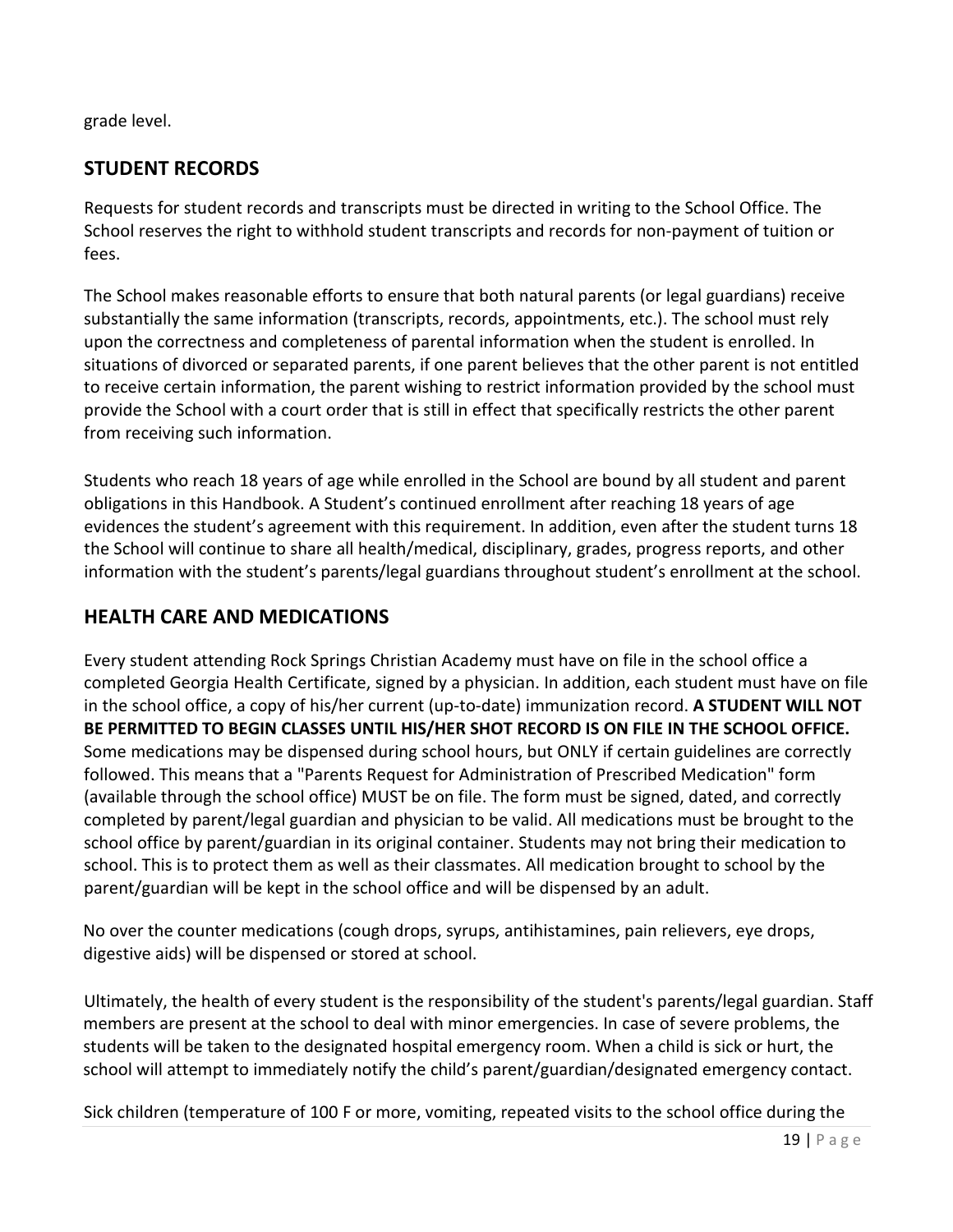school day) will be sent home. Please do not send your child back to school too quickly following an illness. The student should be free of vomiting, diarrhea, and fever for a minimum of 24 hours. Therefore, if the school sends a student home for one of these reasons, they should not return to school the following day. Parents may also be asked to pick up their child if he/she is found to have contracted conjunctivitis ("pink eye") or head lice.

#### **Lice**

Just like pink eye, chicken pox and other germs, lice multiply rapidly and are easily spread.

If a case of lice is found, the child(ren) will be sent home and a note warning parents to check their children for lice will go home to our school families.

Teachers and administration will check others in class who have been exposed and also other siblings of the student who is infected with lice.

Precautions and treatment must be taken to assure that lice do not spread throughout the school. Therefore, lice-infected students may not return to class until the school determines that the scalp is free of any evidence of lice or nits (the tiny eggs). The school will make the final determination of whether a child may return to class.

Lice carries a certain negative connotation but should be considered no more of a disgrace than a virus that simply has to be treated.

# **POLICIES AND PROCEDURES**

# **UNIFORM POLICY**

The goal of the Rock Springs Christian Academy dress code is that students present themselves in a clean and neat manner as a representation of RSCA. While we recognize the uniqueness of each student and seek to develop individuality, it is also important for each student to understand the concept of appropriate dress for particular situations.

Administration reserves the right to deem any article of clothing inappropriate and request for a parent to bring in an alternative article.

#### **Uniform Attire**

# **OUTERWEAR (Hoodies/Sweatshirts**)

If students choose to wear hoodies/sweatshirts, they will be required to wear only approved hoodies/sweatshirts with RSCA logo. Approved spirit wear from school, Student Council, PTF and Athletics is approved. Approved spirit wear and hoodies/sweatshirts may be purchased at Prep Sportswear.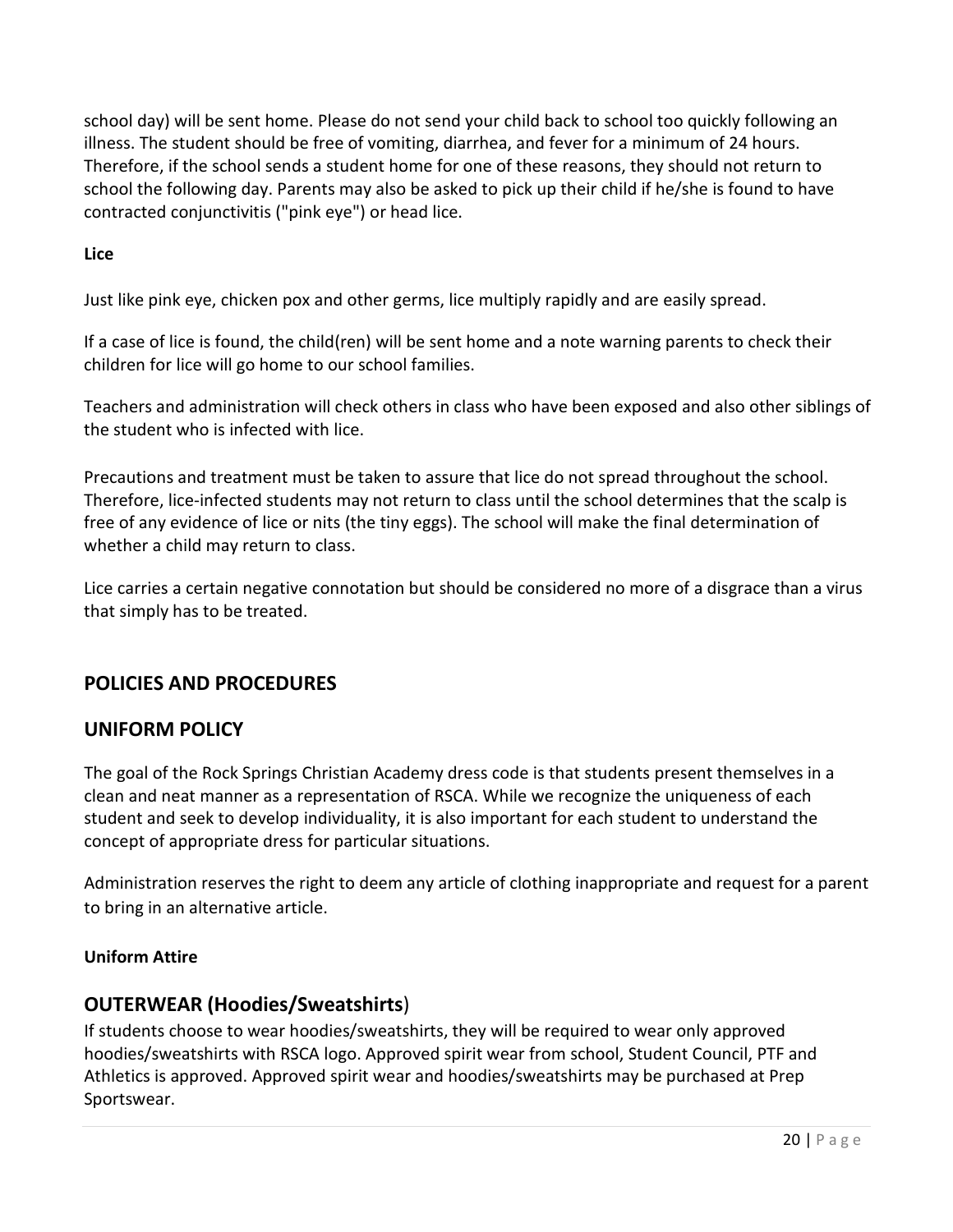Below is the link for the school site.

[https://www.prepsportswear.com/school/us/georgia/milner/rock-springs-christian-academy](https://www.prepsportswear.com/school/us/georgia/milner/rock-springs-christian-academy-eagles?schoolid=3205584)[eagles?schoolid=3205584](https://www.prepsportswear.com/school/us/georgia/milner/rock-springs-christian-academy-eagles?schoolid=3205584)

# **GIRLS**

#### **Chapel Days (Wednesdays): Elementary (K4-5th) School Girls**

- Plaid Jumper with RSCA logo- Must be ordered from Everyday Apparel & School Uniforms (see below for contact information)
- White dress shirt with "Peter Pan" collar (to be worn beneath jumper)
- White knee-high uniform socks
- Black dress shoes (no sandals)
- Hair accessories -Must be within RSCA color scheme
- Leggings/tights may be worn beneath jumper Must be black or white (no patterns)

#### **Chapel Days (Wednesdays): Middle and High (6th-12th) School Girls**

- Black blazer No RSCA logo required- Letterman jackets and sweaters are not allowed in lieu of the blazer. Students must have the black blazer for chapel.
- White dress shirt with "Peter Pan" collar
- RSCA plaid cross-tie Must be ordered from Everyday Apparel & School Uniforms (see below for contact information)
- Plaid uniform skirt- Must be ordered from Everyday Apparel & School Uniform (see below for contact information)
- White knee-high uniform socks
- Black dress shoes (no sandals)
- Hair accessories -Must be within RSCA color scheme
- Leggings/tights may be worn beneath skirt Must be black or white (no patterns)

#### **Non-Chapel Days: Elementary, Middle, and High School Girls (K4-12th)**

- Collared shirt polo style or button down with RSCA logo (school colors: dark green, black, gold, white, and grey)
- Khaki or black pants, shorts, or skirt Chino or khaki style (no leggings worn as pants)
- Shoes tennis shoes, boat shoes, sandals, or boots (no flip-flops)
- Fridays will be spirit days RSCA t-shirts can be worn to school with khaki pants or shorts (no jeans)
- Hair accessories -Must be within RSCA color scheme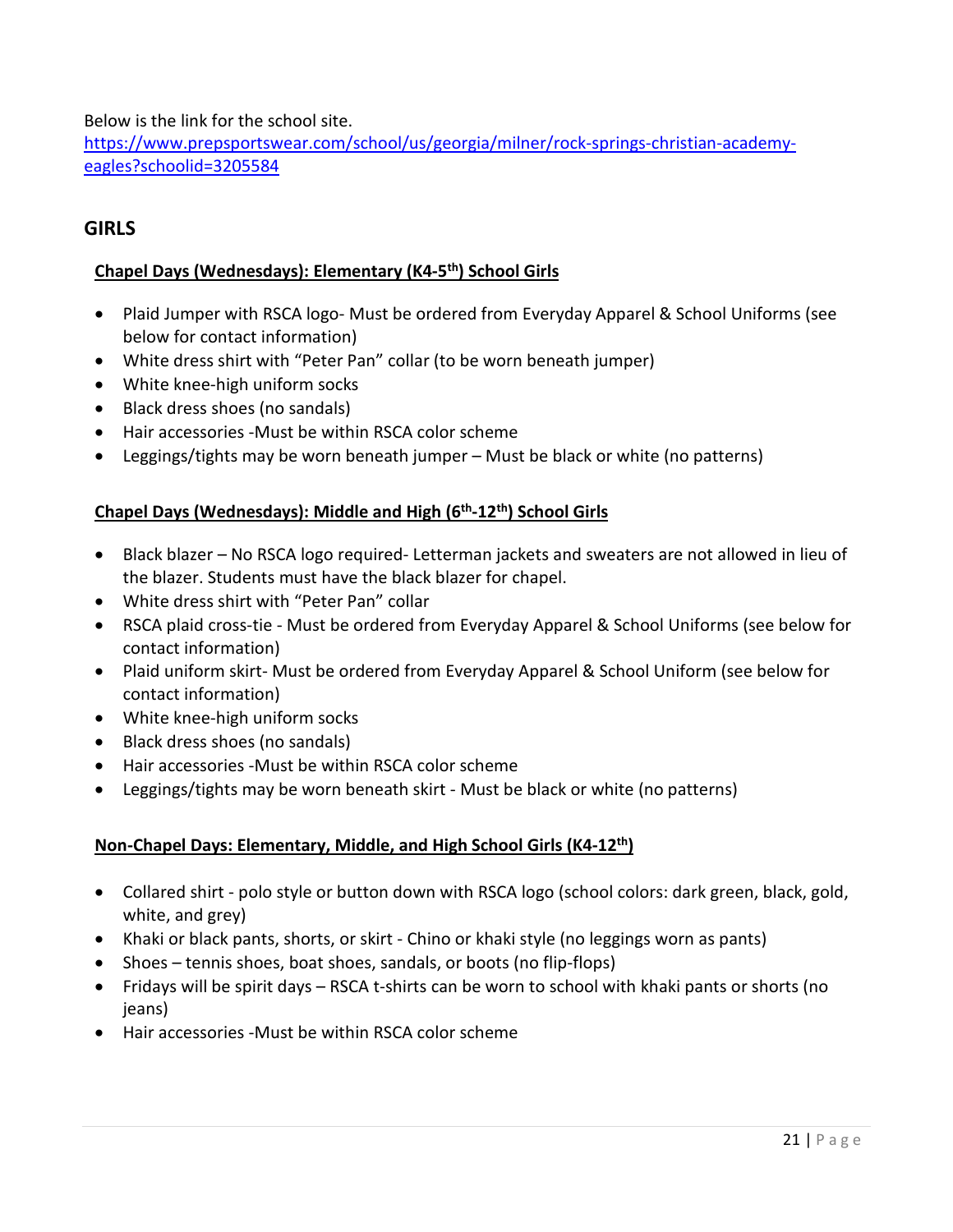# **BOYS**

#### **Chapel Days (Wednesdays): Elementary, Middle, and High School boys (K4-12th)**

- Black blazer No RSCA logo required- Letterman jackets and sweaters are not allowed in lieu of the blazer. Students must have the black blazer for chapel.
- White Oxford dress shirt RSCA logo required
- RSCA tie Must be ordered from Everyday Apparel & School Uniforms (see below for contact information) *Or purchased from the school office while supplies last*
- Khaki flat front pants Must wear a black belt
- Black dress shoes

#### **Non-Chapel Days: Elementary, Middle, and High School Boys (K4-12th)**

- Collared shirt polo style or button down with RSCA logo (school colors: dark green, black, gold, white, and grey)
- Khaki or black pants or shorts Chino or khaki style (must wear a black or brown belt)
- Shoes tennis shoes, boat shoes, loafers, or boots (no flip-flops)
- Fridays will be spirit days RSCA t-shirts can be worn to school with khaki pants or shorts (no jeans)

#### **Procedure/Policy for Dress Code Violations**

- 1. Discipline policy for dress code violations:
	- a. First offense A warning and dress code violation slip is given to the student.
	- b. Second offense An after-school detention is scheduled and a violation slip is given.
	- c. Third offense Two after school detentions are scheduled, a slip is given, and a parent/student/administrator conference is required.
	- d. Fourth offense a slip is given and the student is suspended for one day.
	- e. Fifth offense RSCA administration and school board will determine additional consequences beyond the 4<sup>th</sup> offense.
- 2. Homeroom teachers have a check list of morning procedures including a dress code check. All teachers are also given the dress code checklist in case a student is not present for homeroom.
- 3. Procedure when a dress code violation is noticed the teacher must:
	- a. Write it up in Renweb (as a warning for the first time, detention the second time).
	- b. Issue a hard copy of a violation slip to give to the student (a carbon is kept by the teacher).
	- c. Teacher emails the building principal to schedule the detention for second time violators.
	- d. Teachers are on a rotation for manning detentions.
	- e. If there are consistent violations, administration can refuse entry to classes, contact parents, and/or suspend the student according to the dress code discipline policy.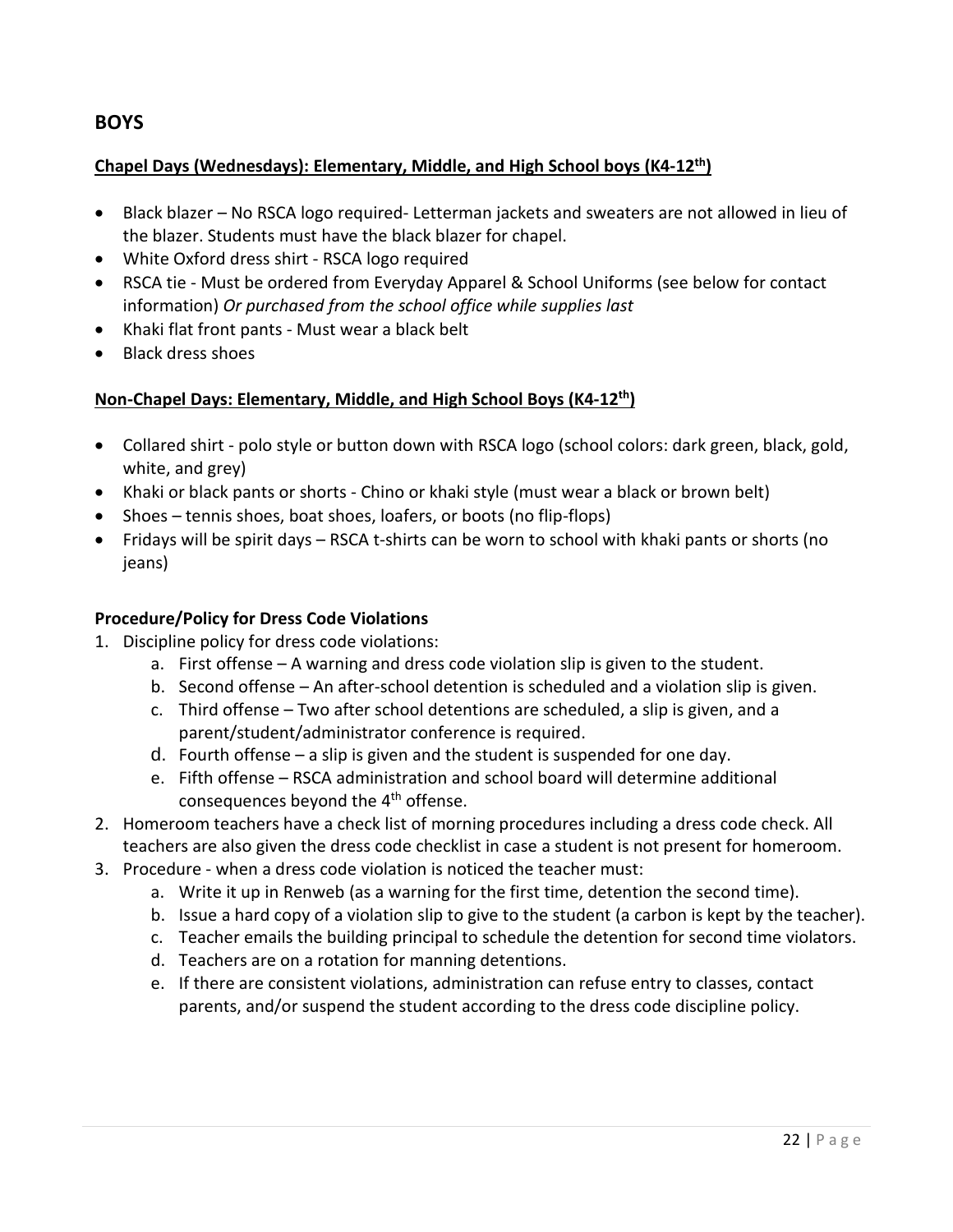RSCA APPROVED EMBROIDERY/WEBSITES: Visit these websites or call to place your uniform and/or embroidery order.

Everyday Apparel & School Uniforms Address: 411 McDonough Pkwy. McDonough, GA 30253 Phone: 770.898.0184

Griffin Trophy and Embroidery Address: 310 East Solomon Street Griffin, GA 30224 Phone: 770.227.3322

Pizazz Embroidery Address: 1350 Bucksnort Road Jackson, GA 30233 Phone: 770.412.1707

[Jess & Jenn's Monogramming and Gifts](https://www.facebook.com/jessandjenns2014/?fref=nf) Address: 105 Coldwater Lane Griffin, GA 30224 Phone: 404.569.6232

Hometown Boutique and Monograms Address: 51 W. Johnston St. Forsyth, GA 31029 Phone: 478.993.2183

Lands End www.landsend.com/school School code: 9001-1932-2

French Toast www.frenchtoast.com School code: QS5LFEZ

#### **Chapel**

Rock Springs Christian Academy students attend weekly chapel services. Parents and pastors are invited to join us for these special times of worship and devotion on Wednesdays. Visitors must sign in and out of the school office.

#### **Lunch Procedures**

RSCA offers a hot lunch program through the school cafeteria. Students who choose not to purchase a school lunch may bring a lunch from home. Lunch menus will be posted on the school's website and emailed to parents.

Lunches are \$4.25 for K4 through 5<sup>th</sup> Grade and \$4.75 for 6<sup>th</sup> through 12<sup>th</sup> Grade and adults.

Payments are made through your ParentsWeb account.

#### **Field Trips**

Field trips are considered a valuable part of the students' education at RSCA. Parents will be notified in advance and **must provide written permission in order for their child to participate**. All students must turn in permission slips by the due date listed on the permission slips. A student will not be allowed to go on the trip if the permission slip is not turned in, and the student will remain in the classroom designated during classtime. Permission slips will be available from the child's classroom teacher. Some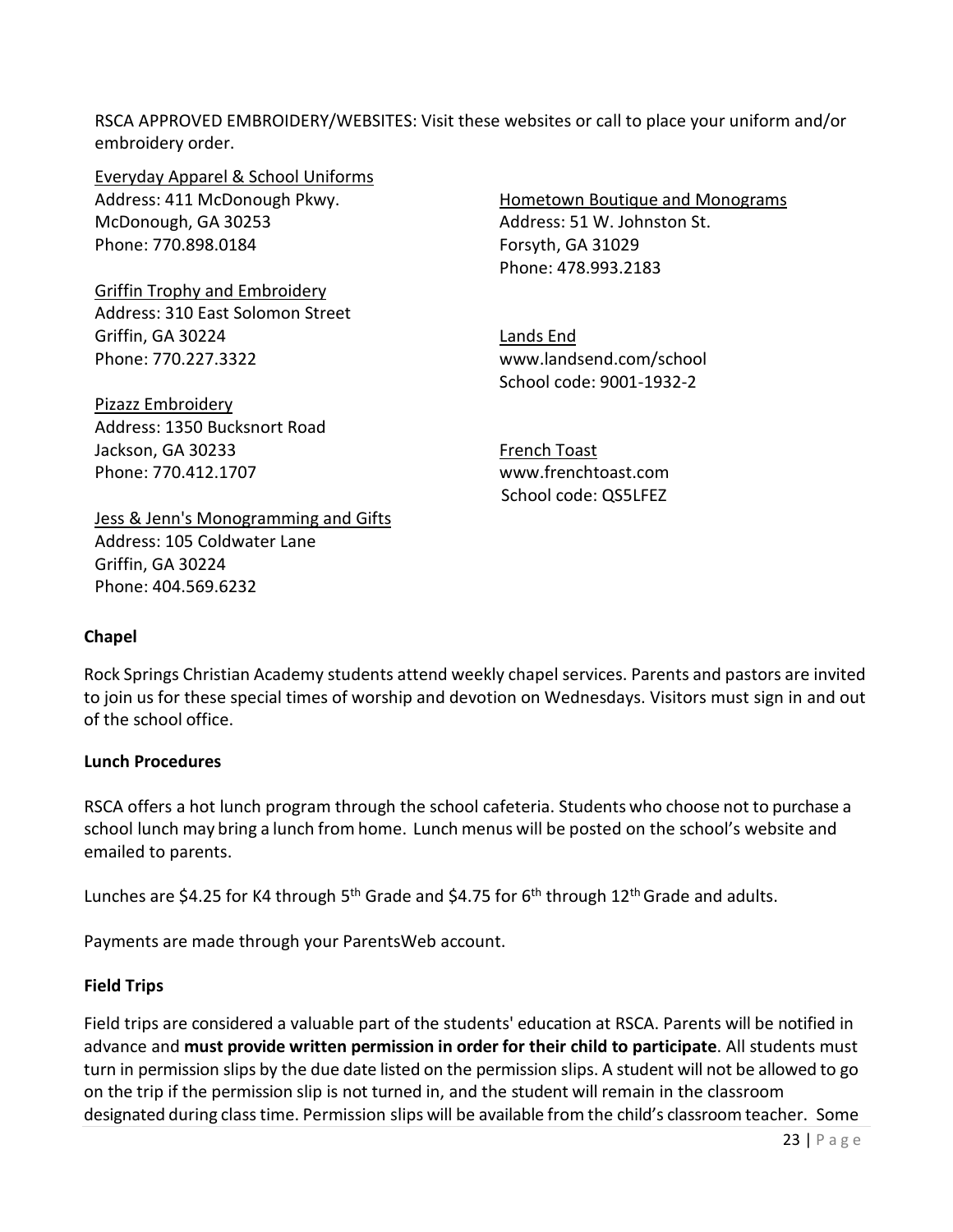field trips require a fee.

If a parent wishesfor a student to ride with his/her parent during a field trip, the parent must notify the school in writing PRIOR to the field trip date. The parent would then assume total responsibility and liability for safely transporting thechild.

No siblings will be allowed to attend field trips.

#### **Inclement Weather and School Closings**

If there is an emergency closing (or late start) of school due to inclement weather or any other reason, the information will be communicated through call outs and emails using RenWeb Student Information System to notify RSCA families. In addition, this information will be posted on the school's social media accounts including Facebook and website.

#### **Emergency Drills**

During the school year, students will practice various safety drills. Tornado drills and building lock downs will be rehearsed and carefully monitored. Adjustments to procedures will be made when necessary to accommodate for the needs of students or staff.

#### **Fire Drills**

Periodic fire drills will be practiced. At the sounding of the alarm system, each student should leave the room and walk quietly and briskly to the designated exit along the route outlined by the plan for that room. All doors and windows should be closed; lights should be turned off. Quiet must prevail during the entire procedure. Students are to stay together in their particular area outside with the teacher. Roll will be taken and a report filed. Students are to remain in their group and return to class quickly and quietly when directed.

#### **Care of Property**

Rock Springs Christian Academy is a blessing bestowed upon us from God. The condition of the RSCA property and Rock Springs Church, which belongs to God, serves as a Christian testimony of the school, its students, the church, church members, and organization leadership.

Willful damage, defacing, or destruction of school property will not be tolerated. All damage must be paid for, whether willful oraccidental.

Signs, banners, plaques, pictures, posters, or other objects may not be hung or displayed on walls of any buildings or any other school or church property without explicit permission from the office.

Furniture or other fixed belongings may not be moved from any room without permission.

Students are to pick up after themselves keeping all rooms, halls, and bathrooms clean and free of trash.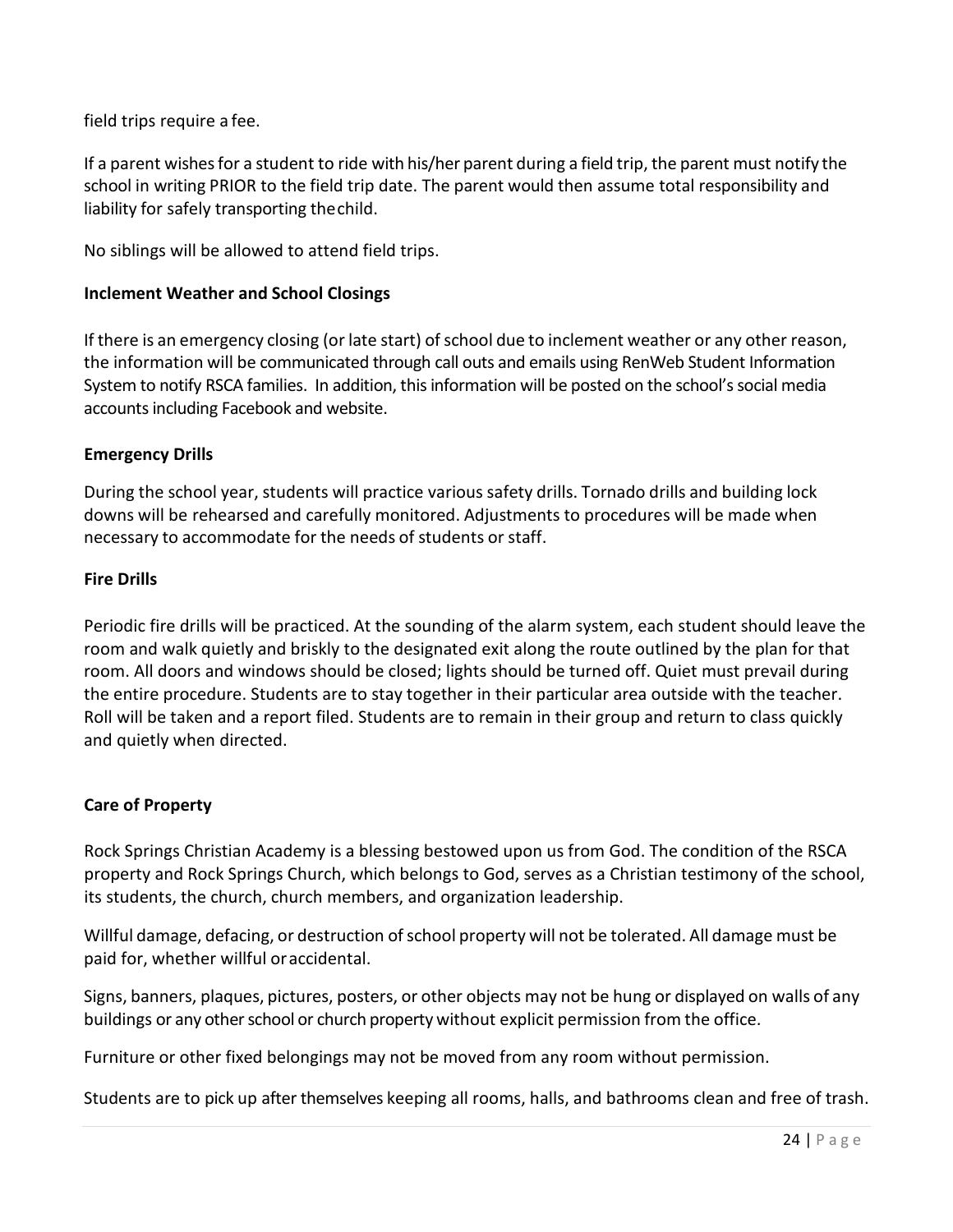#### **Internet/Computer Use Policy**

Any student wishing to access the Internet must have a signed Internet Policy agreement on file with the media specialist. The agreement must be signed by student(s) and parent(s). Students are not to use computers designated for teachers. No student is to change any setting on any school computer.

#### **BRINGING YOUR OWN TECHNOLOGY**

As new technologies continue to change the world in which we live, they provide many new and positive educational benefits for classroom instruction as well as potential pitfalls. Bringing Your Own Technology (BYOT) is applicable to grades 9 - 12. Students are allowed to bring their own technology devices to school to assist in their learning experiences under certain conditions as outlined in this policy.

For the purposes of BYOT, "technology" means a privately owned wireless device including laptops, computers and tablets (i.e. iPads, or similar). It does NOT include cell phones, iTouch, or iPod devices (or similar).

#### **INTERNET**

Students will be expected to access the internet through the RSCA Wi-Fi network. All students will complete a Student/Parent Contract for BYOT, which requires that they use the RSCA Wi-Fi network to access the internet. Once on the network, all users will have filtered internet access. The RSCA Wi-Fi network is filtered in accordance with the Children's Internet Protection Act (CIPA).

Only the internet gateway provided by the school may be accessed while on campus. Personal internet connectivity devices, such as hotspots, are not permitted. Students are also not permitted to use proxy programs such as VPNs. Immediate disciplinary action will be taken for students that do not abide by these guidelines which include confiscation of devices, loss of privileges to use such devices, detentions, and suspensions.

#### **SECURITY AND DAMAGES**

All students and parents are required to complete and sign a BYOT contract. Device serial numbers and MAC/WiFi addresses will be recorded on this contract. However, responsibility to keep the device secure rests with the individual owner. RSCA is not liable for any device stolen or damaged on campus. If a device is stolen or damaged, it will be handled through the School Resource Officer, similar to other personal belongings. It is recommended that serial numbers be recorded and stored off campus. It is also recommended that skins (decals) and other custom touches acceptable to RSCA staff and administration are used to physically identify your device and differentiate it from others. Additionally, protective cases for technology are encouraged.

#### **ACCEPTABLE USES**

All Internet or technology equipment use shall be consistent with the vision and mission of RSCA. It is imperative that users of the Internet or technology equipment conduct themselves in a responsible, ethical, moral, and polite manner. All users must abide by all local, state, and federal laws. The Internet user accepts the responsibility of adhering to high standards of conduct and the terms and conditions set forth in all parts of this policy.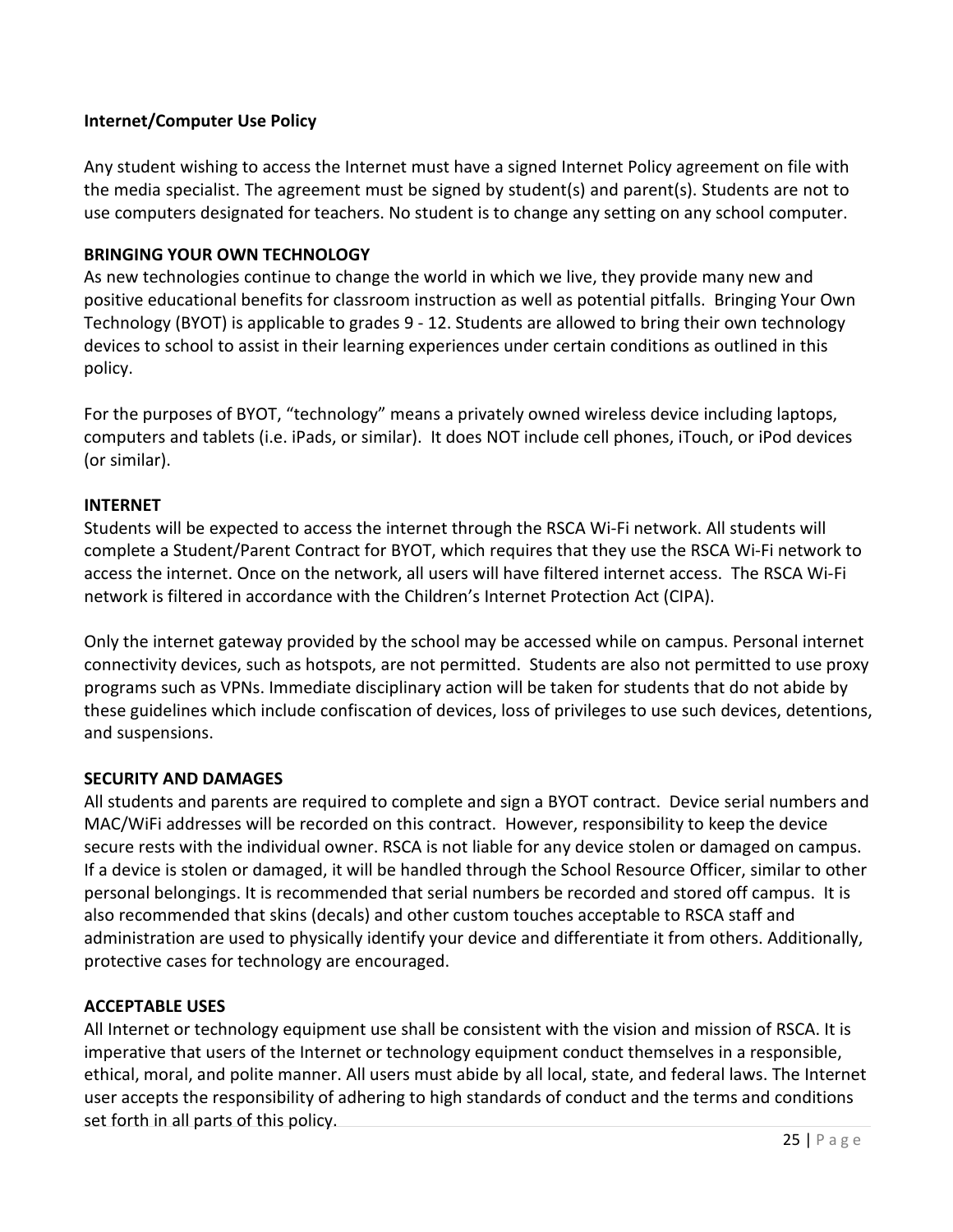#### **IMPERMISSIBLE INTERNET & COMPUTER EQUIPMENT USES**

The following uses of the Internet & computer equipment are prohibited: 1. Any violation of computer rules, applicable school policy, or public law by such use. 2. Any activity that is immoral or contrary to the high moral standards, which must be maintained in an educational setting. 3. Any attempt to bypass school security, including Internet filters, or password fraud is forbidden. 4. Accessing or transmitting of immoral, obscene, pornographic, profane, lewd, vulgar, rude, defaming, harassing, bullying, threatening, disrespectful, or otherwise inappropriate images or information, or receiving such information from others by any means. 5. Any commercial use, product advertisement, display of personal information, or promotion of political candidates. 6. Any violation of copyright, trade secret or trademark laws. 7. Any attempt to damage, disrupt or interfere with the use of any computer or electronic information resource. 8. Any attempt to access information beyond the users authorized access to any electronic information resource. 9. Any destruction, defacement, theft, or altering of school equipment. 10. Any storing of illegal, inappropriate, or obscene material on school owned electronic equipment.

#### **MONITORING**

RSCA reserves the right to monitor and review any material on any device at any time in order for the school to determine any inappropriate use of technology resources. The staff will make a reasonable attempt to supervise student use of technology equipment, in a manner that is appropriate to the students' age, circumstances of use, and classroom objectives.

#### **Visitors**

Visitors must report to the office upon arrival at the school. Prospective students and their families will normally be the only visitors allowed to attend class. All visitors must obtain permission from the office and meet our dress code requirements while they are at the school. Visitor stickers will be issued by the office. The visitor(s) needs to sign out at the office at the end of the visit.

Parents are always welcome to visit our school (Please refer to Parental Visits section of handbook). Pastors of our students are always welcome to join them for lunch. We request that you call the school in advance of your visit and sign in and out at the school office.

#### **Lost and Found**

Lost and Found will be located near the office. Items not claimed will become school property and may be donated to a Christian ministry.

#### **Social Media Policy**

The use of social media by individuals in and outside of Rock Springs Christian Academy is widespread and will continue to be prevalent in today's society. Social media can be very powerful, positive and productive way of communication; however, improper and inappropriate use of social media can be very damaging, carry legal implications, and/or be considered an infringement of third-party rights. Consistent with our existing policies, RSCA reserves the right to dismiss any student, parent and/or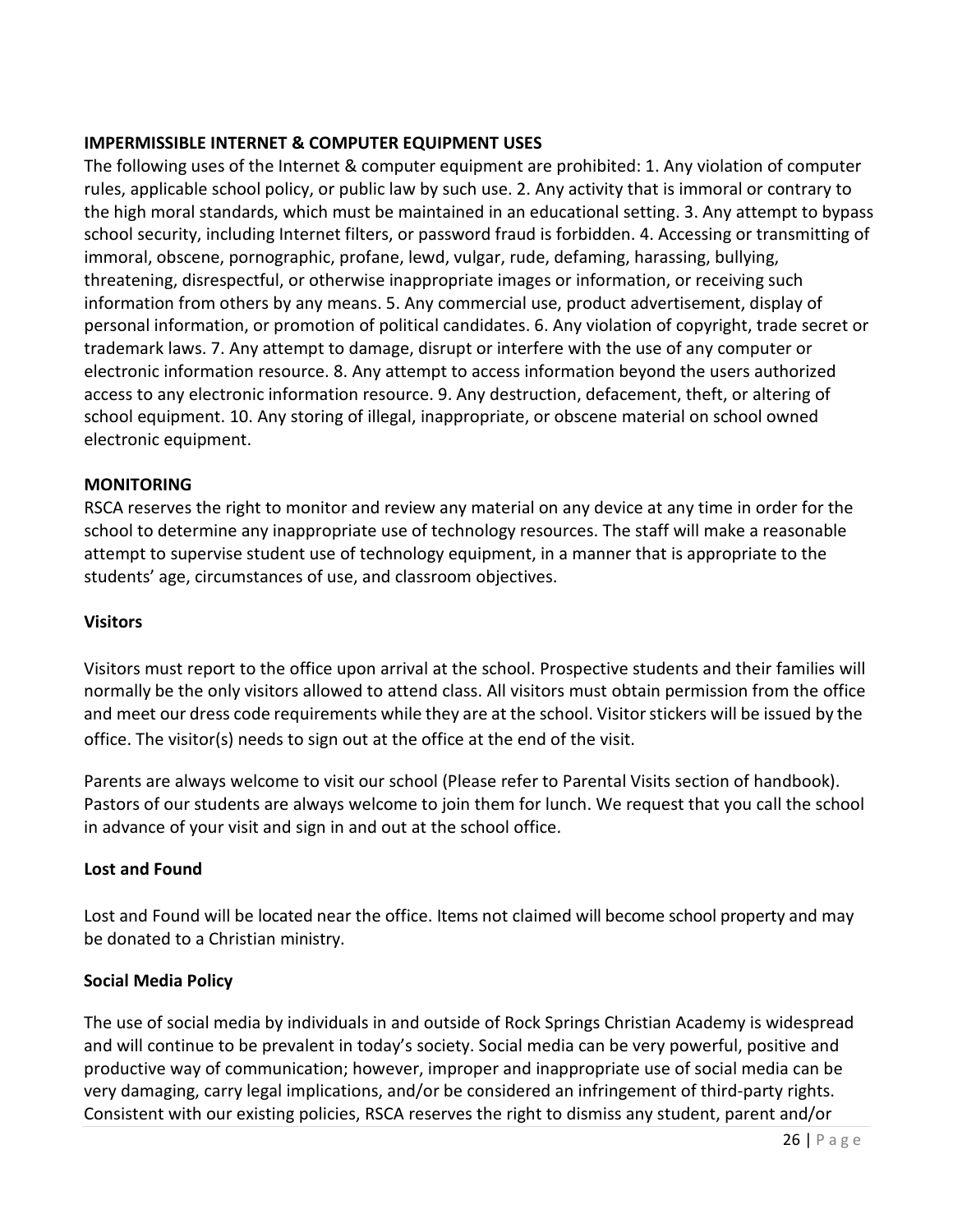other family members that choose to do harm to the institution and/or its constituents through the misuse of social media. The Head of School may suspend a student indefinitely when/if a situation deems necessary; however, the School Board will make a final determination at its regularly scheduled board meeting.

#### **School Weapons Policy**

#### I. PURPOSE

The purpose of this policy is to assure a safe school environment for students, staff and the public.

#### II. GENERAL STATEMENT OF POLICY

No student or nonstudent, including adults and visitors, shall possess, use or distribute a weapon when in a school location except as provided in this policy. RSCA will act to enforce this policy and to discipline or take appropriate action against any student, teacher, administrator, school employee, volunteer, or member of the public who violates this policy.

#### **Regulations of Dangerous Weapons on School Premises**

III. It is a violation of RSCA policy and state law for any person to carry a firearm or dangerous weapon on school premises, school-provided transportation or areas of other facilities being used exclusively for school activities. Dangerous weapons include but are not limited to firearms, sling shots, sand clubs, metal knuckles, daggers, dirks, spring blade knives, nun-chu-ka sticks, throwing stars, air guns, stun guns, and devices intended to injure a person by an electric shock. A Leatherman's tool may be considered a dangerous weapon if utilized in an aggressive manner. Leatherman's tools are also not allowed on the premises.

The following persons may carry firearms into school buildings, as necessary.

- A. Persons engaged in military, law enforcement, or school security activities;
- B. Persons involved in a school authorized convention, showing, demonstration, lecture, or firearm safety course;
- C. Persons competing in school authorized firearm or air gun competitions; and
- D. Any federal, state or local law enforcement officer;

The following persons over twenty-one years of age may have firearms in their possessions on school property outside of school buildings:

- A. Persons with concealed weapons permits issued pursuant to OCGA 16-11-129 who are picking up or dropping off students; and
- B. Persons conducting legitimate business at the school and in lawful possession of a firearm or dangerous weapon if the weapon is secured within an attended vehicle, is unloaded and secured in a vehicle, or is concealed from view in a locked, unattended vehicle.

Persons over the eighteen years of age and persons between fourteen and eighteen years of age with written parental or guardian permission may possess personal protection spray devices on school property. No one under eighteen years of age may deliver such devices, nor may anyone eighteen years or older deliver a spray device to anyone under fourteen or to anyone between fourteen and eighteen who does not have parental permission.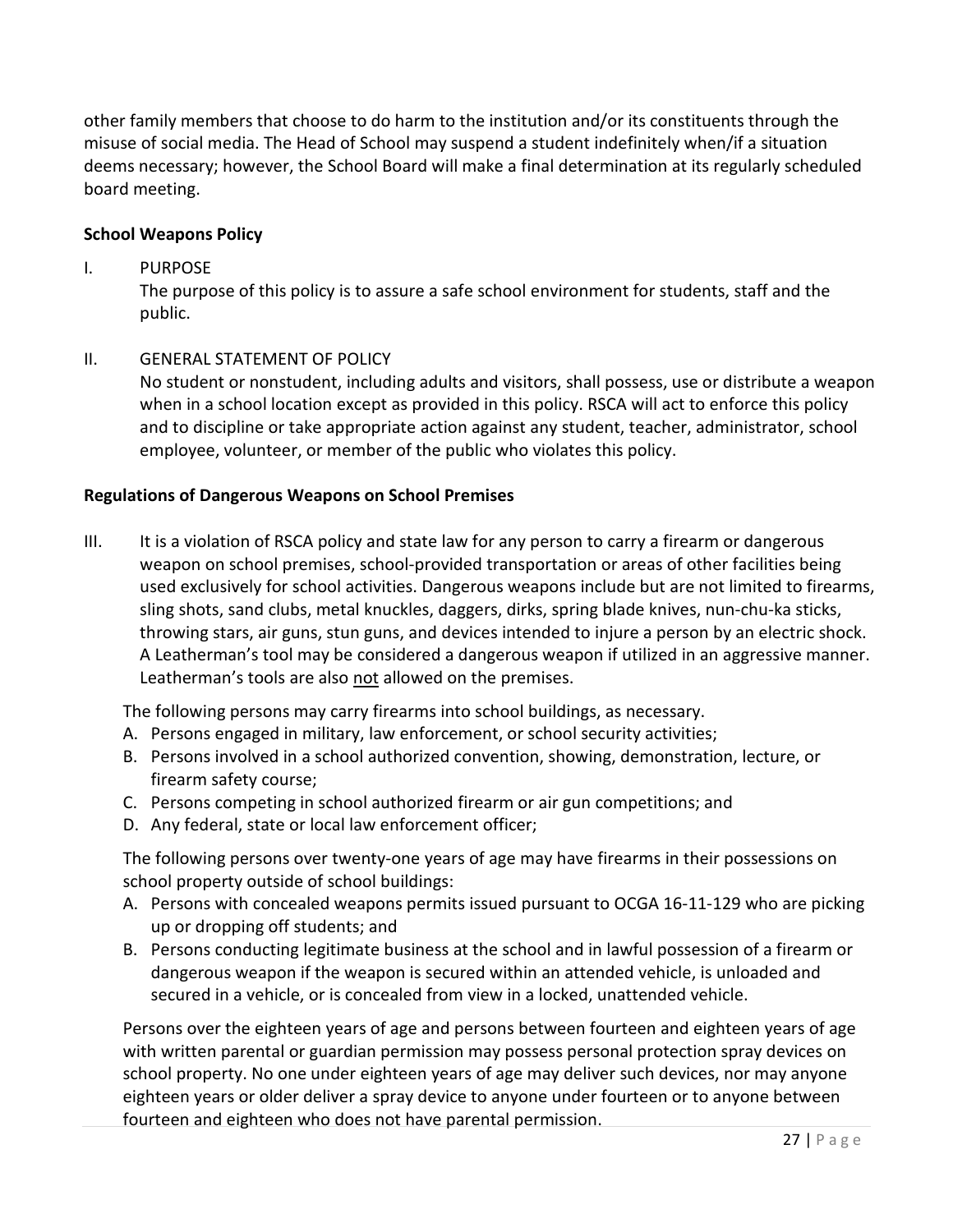Personal protection spray devices may not be used other than in self-defense as defined by state law. Possession, transmission or use of personal protection spray devices under any other circumstances is a violation of RSCA policy.

RSCA may suspend or expel a student for up to one year if the student acts with a malice, as determined by school administration, and displays an instrument that appears to be a firearm on school premises, school-provided transportation, or area of facilities while being used exclusively for school activities.

School officials shall notify the students' parents or guardians and the appropriate law enforcement agency of known or suspected violations of this policy. Students who violate this policy shall be subject to discipline, including a one-year expulsion for a violation involving a firearm. However, the Head of School may modify the one-year expulsion on a case-by-case basis. The Head of School/Administration reserves the right to investigate and modify minimum disciplinary measures.

# IV CONSEQUENCES FOR STUDENT WEAPON POSSESSION/USE/DISTRIBUTION RSCA does not allow the possessions, use, or distribution of weapons by students. Consequently, the minimum consequences for students possessing, using, or distributing weapons shall include:

- 1. Immediate out-of-school suspension;
- 2. Confiscation of the weapon;
- 3. Immediate notification of police;
- 4. Parent or guardian notification; and
- 5. Recommendation to the school board of dismissal for a period of time not to exceed one year.

#### V ADMINISTRATION DISCRETION

While RSCA does not allow the possessions, use, or distribution of weapons by students, the Head of School may use discretion in determining whether, under the circumstances, a course of action other than the minimum consequences specified above is warranted. If so, other appropriate action may be taken, including consideration of a recommendation for lesser discipline.

#### **CELL PHONES (5th-12th Grade)**

With the advances in technology in the last few years, cell phone usage has become virtually ubiquitous. While we rejoice in such technological advances and the convenience they bring to our lives, we also are cognizant of the fact that they can be disruptive to the educational process. If students bring a cell phone to school, they will be required to turn it in during homeroom at the beginning of each school day. RSCA has purchased lockable safe and secure cell phone storage cabinets with separate compartments for each classroom. Only teachers will be allowed to open these as needed.

**Cell phones are not to be used at all during the school day (8:00-3:15; including lunch period).** If a student needs to call a parent during the school day, he/she may use the phones in the school offices with permission.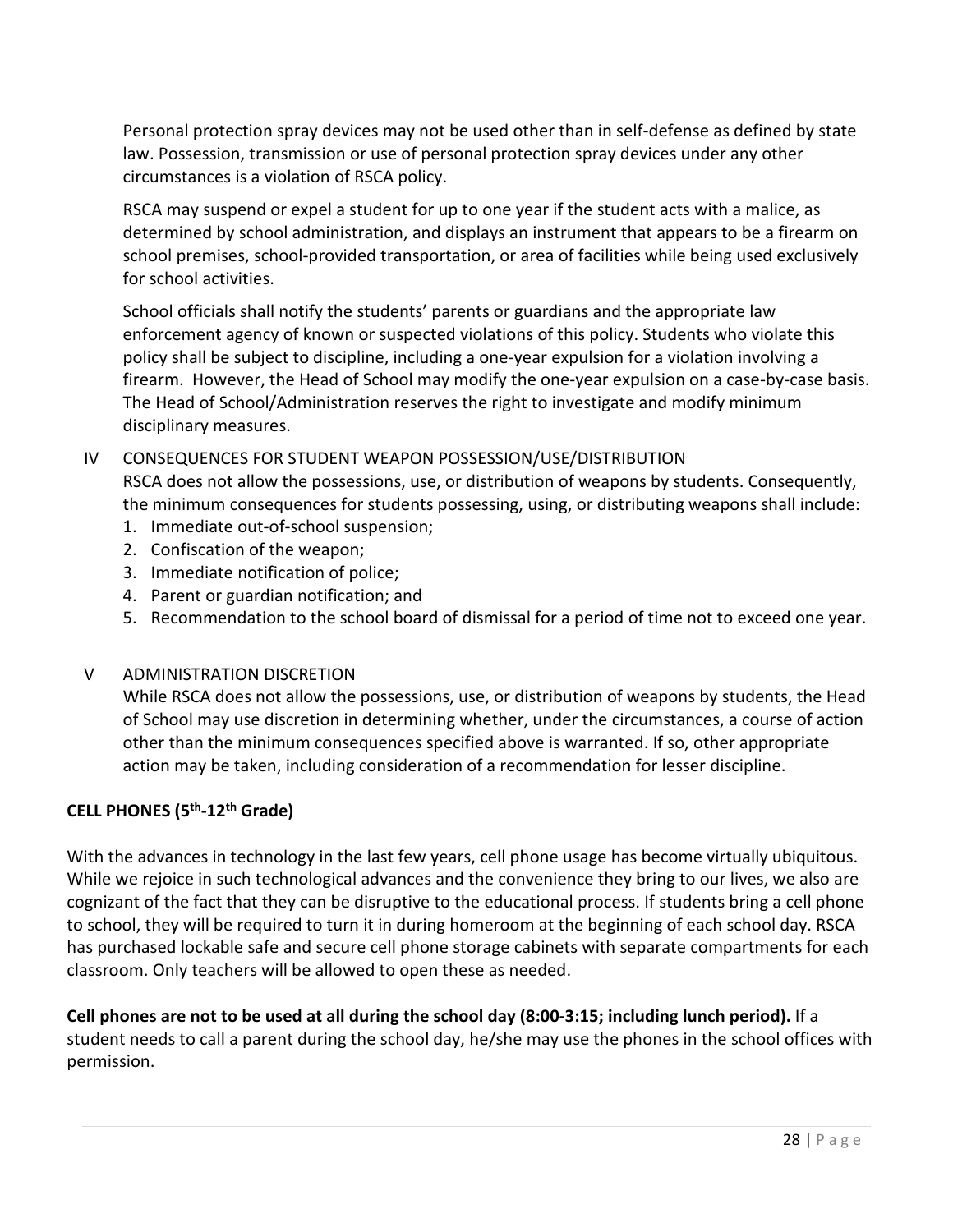If a faculty member or administration *sees or hears* a cell phone being used by a student (including texting and/or talking) during the school day (8:00-3:15), the consequences are:

1<sup>st</sup> offense: the student will serve one day detention.

2<sup>nd</sup> offense: the student *loses* the cell phone for five days.

3<sup>rd</sup> offense: the student will serve one day suspension and loses cell phone for five days.

\* Parents who must reach their child during school hours should do so by contacting the school office.

\* Administration reserves the right to discipline more severely in cases where students continue to commit cell phone violations. This will be of the sole discretion of the administration.

Cell phones are never allowed in the locker rooms. Any student caught taking pictures and/or video with their phone will have their phone confiscated and that student will not be allowed to bring their phone to school. In addition, any misuse of cell phone will result in confiscation and loss of privileges.